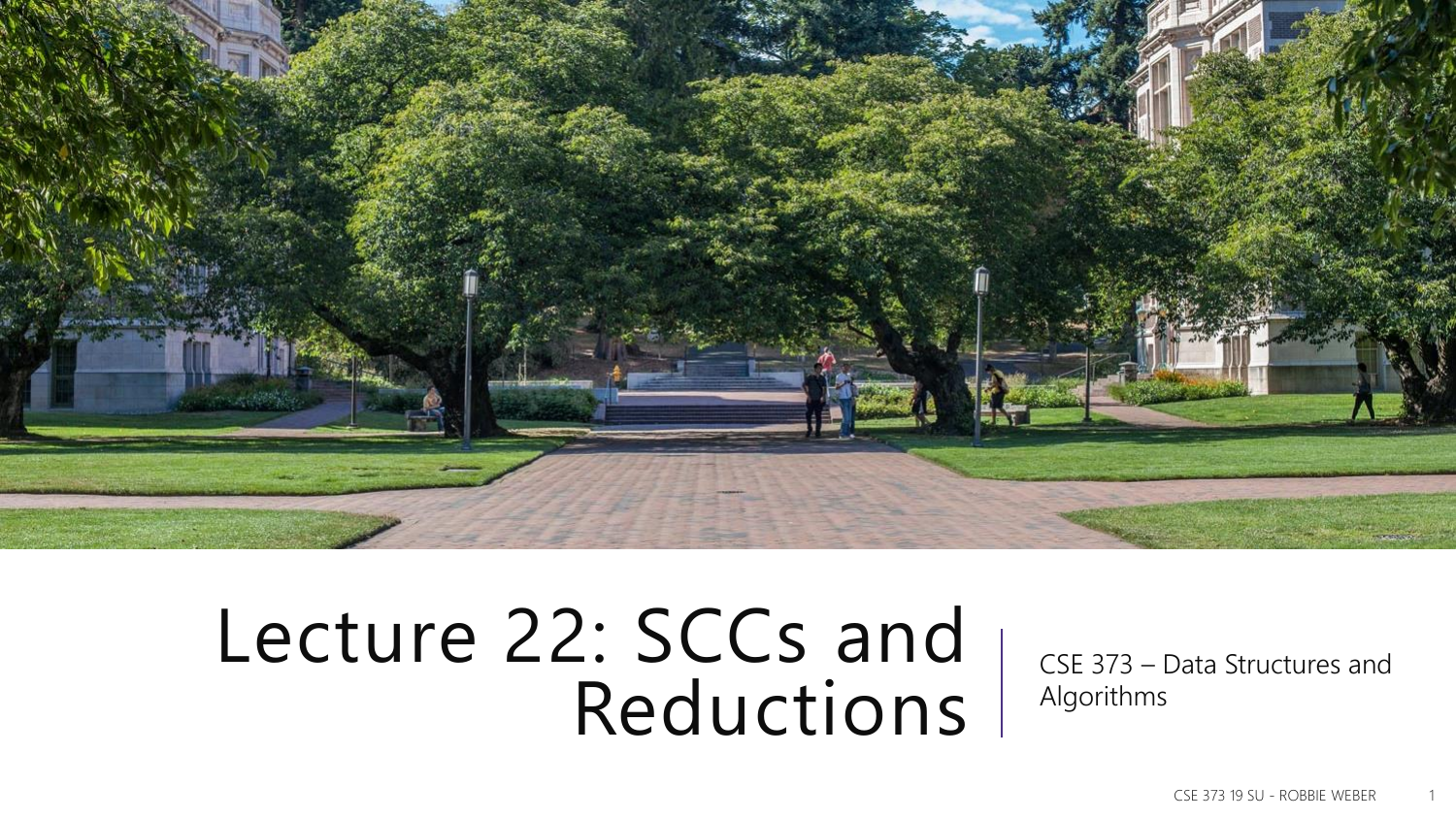# Strongly Connected Components

#### **Strongly Connected Component**

A subgraph C such that every pair of vertices in C is connected via some path **in both directions,** and there is no other vertex which is connected to every vertex of C in both directions.



Note: the direction of the edges matters!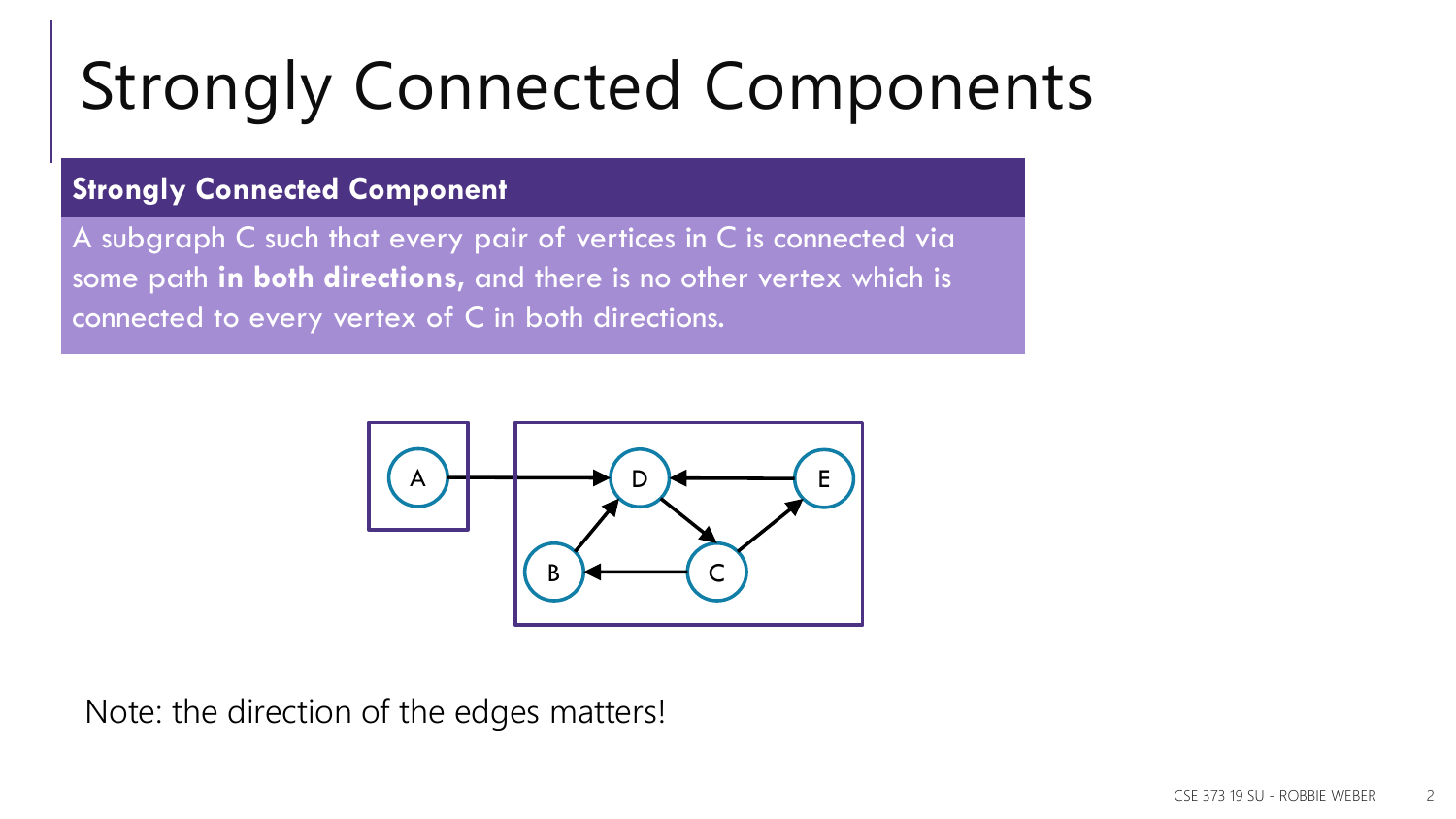# Finding SCC Algorithm

Ok. How do we make a computer do this?

You could:

- run a BFS from every vertex
- For each vertex record what other vertices it can get to

But you can do better!

We're recomputing a bunch of information, going from back to front skips recomputation.

- Run a DFS first to do initial processing
- While running DFS, run a second DFS to find the components based on the ordering you pull from the stack

- Just two DFSs!

- (see appendix for more details)

Know two things about the algorithm:

- It is an application of depth first search
- It runs in linear time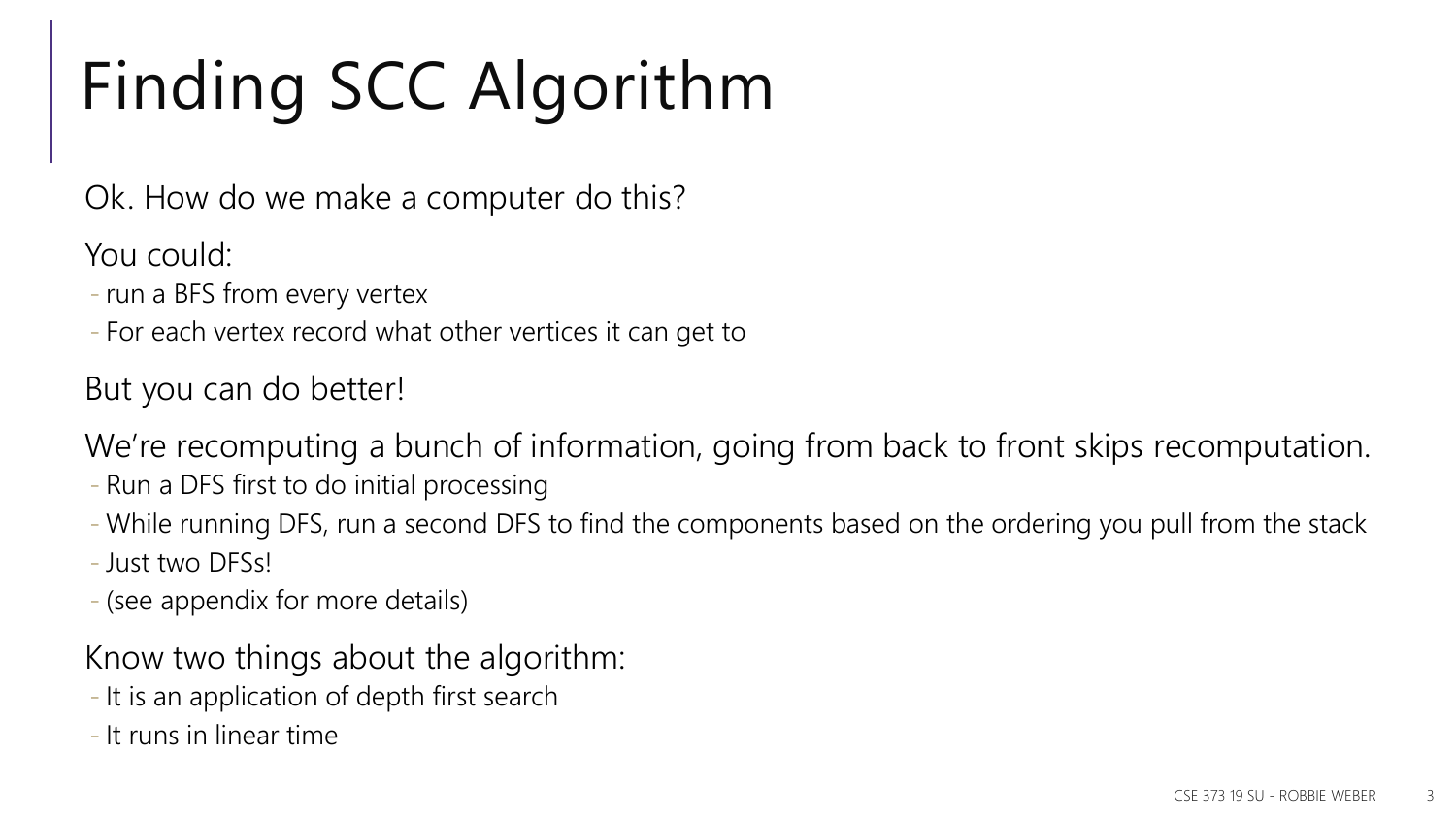# Why Find SCCs?

Graphs are useful because they encode relationships between arbitrary objects.

We've found the strongly connected components of G.

Let's build a new graph out of them! Call it H

- Have a vertex for each of the strongly connected components

- Add an edge from component 1 to component 2 if there is an edge from a vertex inside 1 to one inside 2.

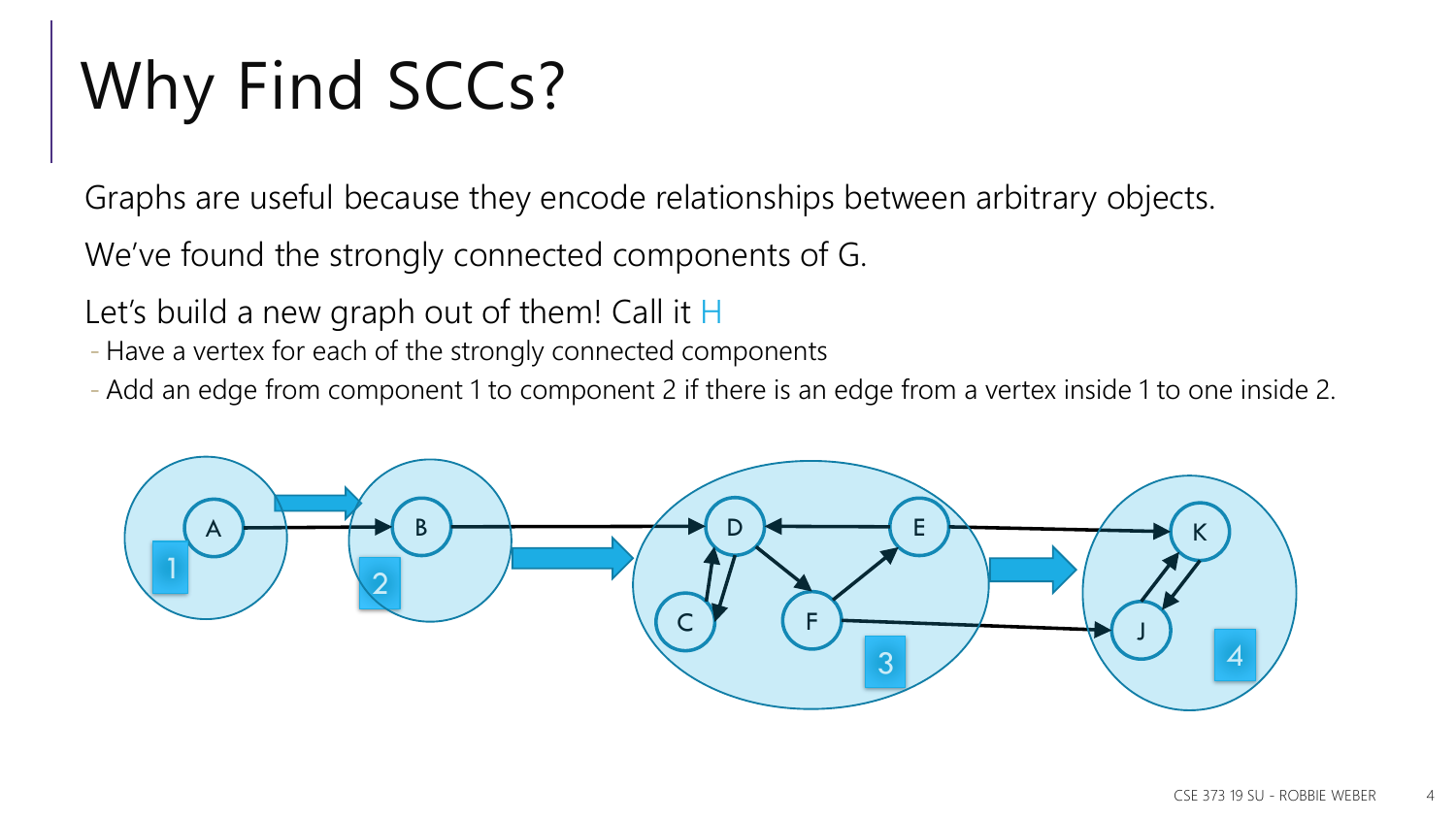## Why Find SCCs?



That's awful meta. Why?

This new graph summarizes reachability information of the original graph. - I can get from A (of G) in 1 to F (of G) in 3 if and only if I can get from 1 to 3 in H.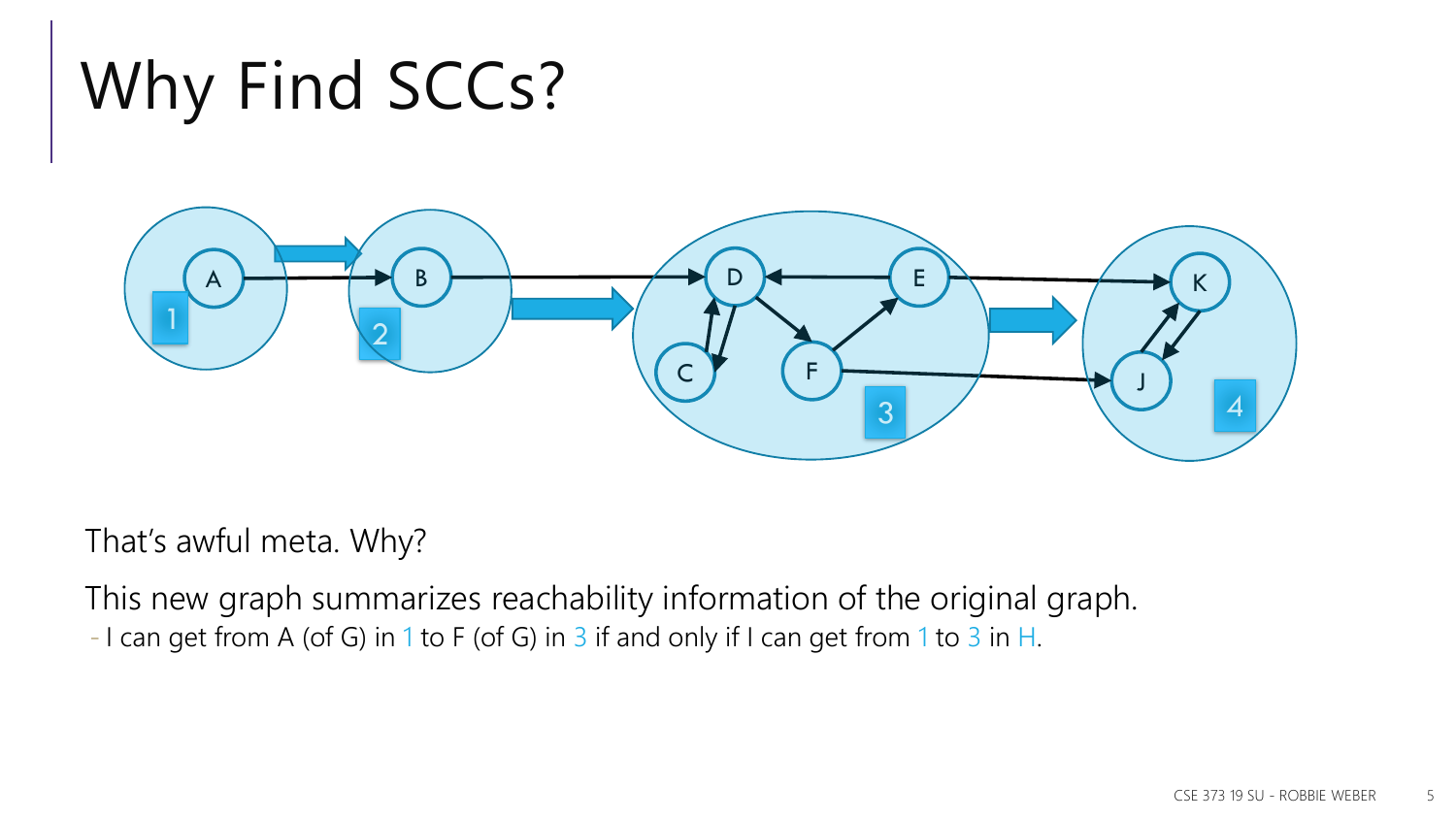### Why Must H Be a DAG?

 $H$  is always a DAG (do you see why?).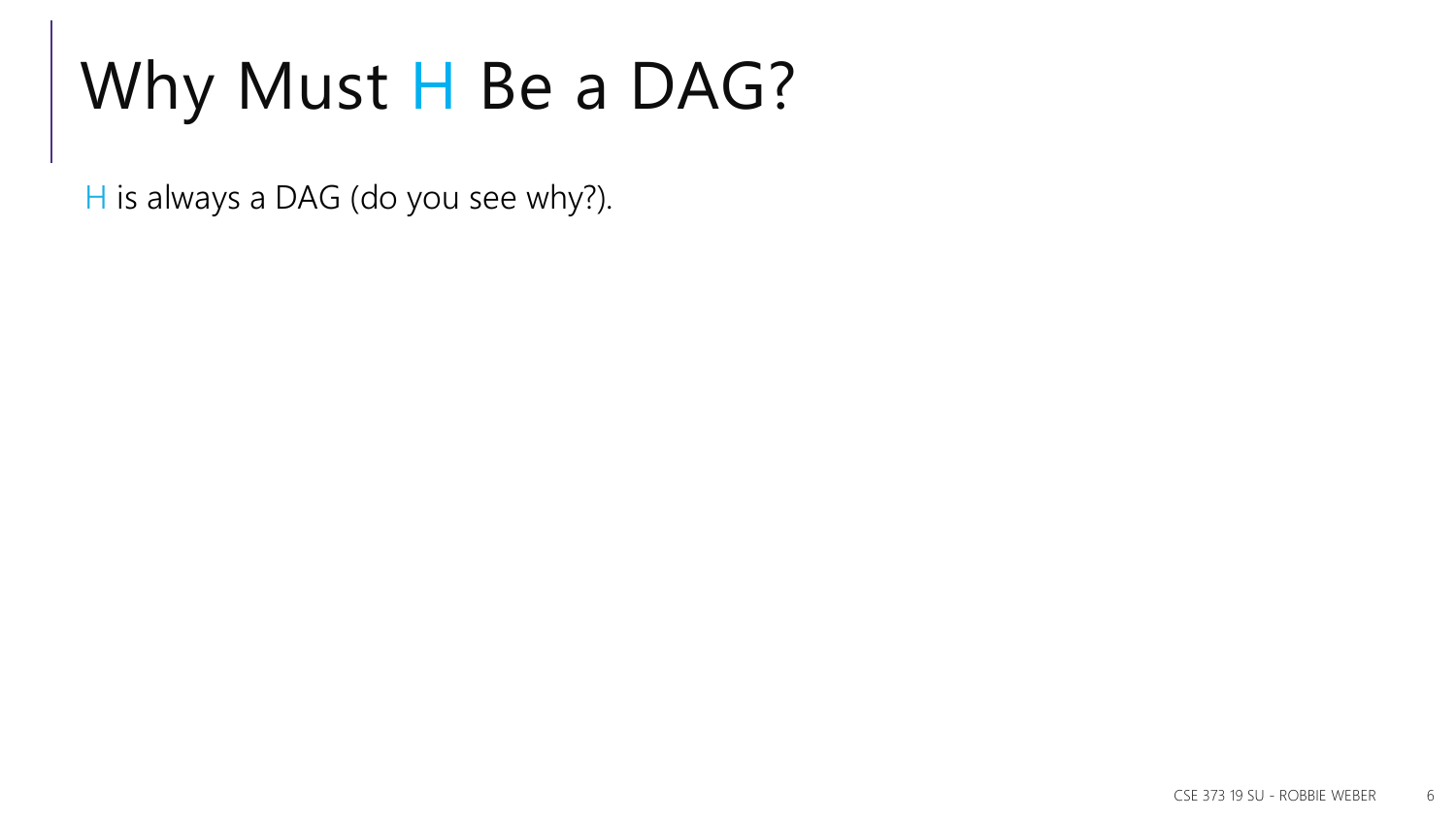### Takeaways

Finding SCCs lets you collapse your graph to the meta-structure. If (and only if) your graph is a DAG, you can find a topological sort of your graph.

Both of these algorithms run in linear time.

Just about everything you could want to do with your graph will take at least as long.

You should think of these as "almost free" preprocessing of your graph.

- Your other graph algorithms only need to work on

- topologically sorted graphs and

- strongly connected graphs.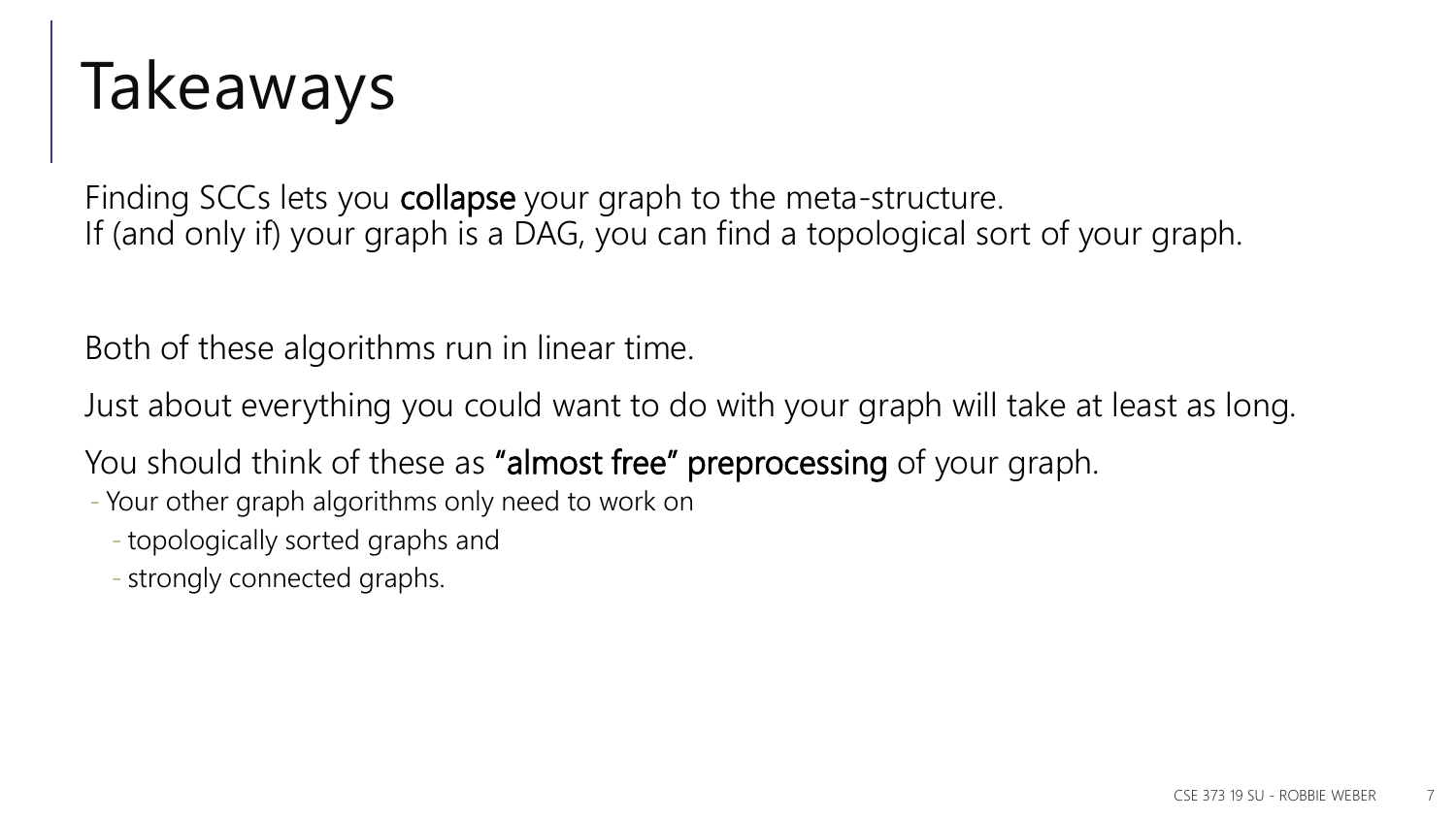### A Longer Example

The best way to really see why this is useful is to do a bunch of examples.

Take CSE 417 for that. The second best way is to see one example right now...

This problem doesn't *look like* it has anything to do with graphs

- no maps

- no roads
- no social media friendships

Nonetheless, a graph representation is the best one.

I don't expect you to remember the details of this algorithm.

- I just want you to see
- graphs can show up anywhere.
- SCCs and Topological Sort are useful algorithms.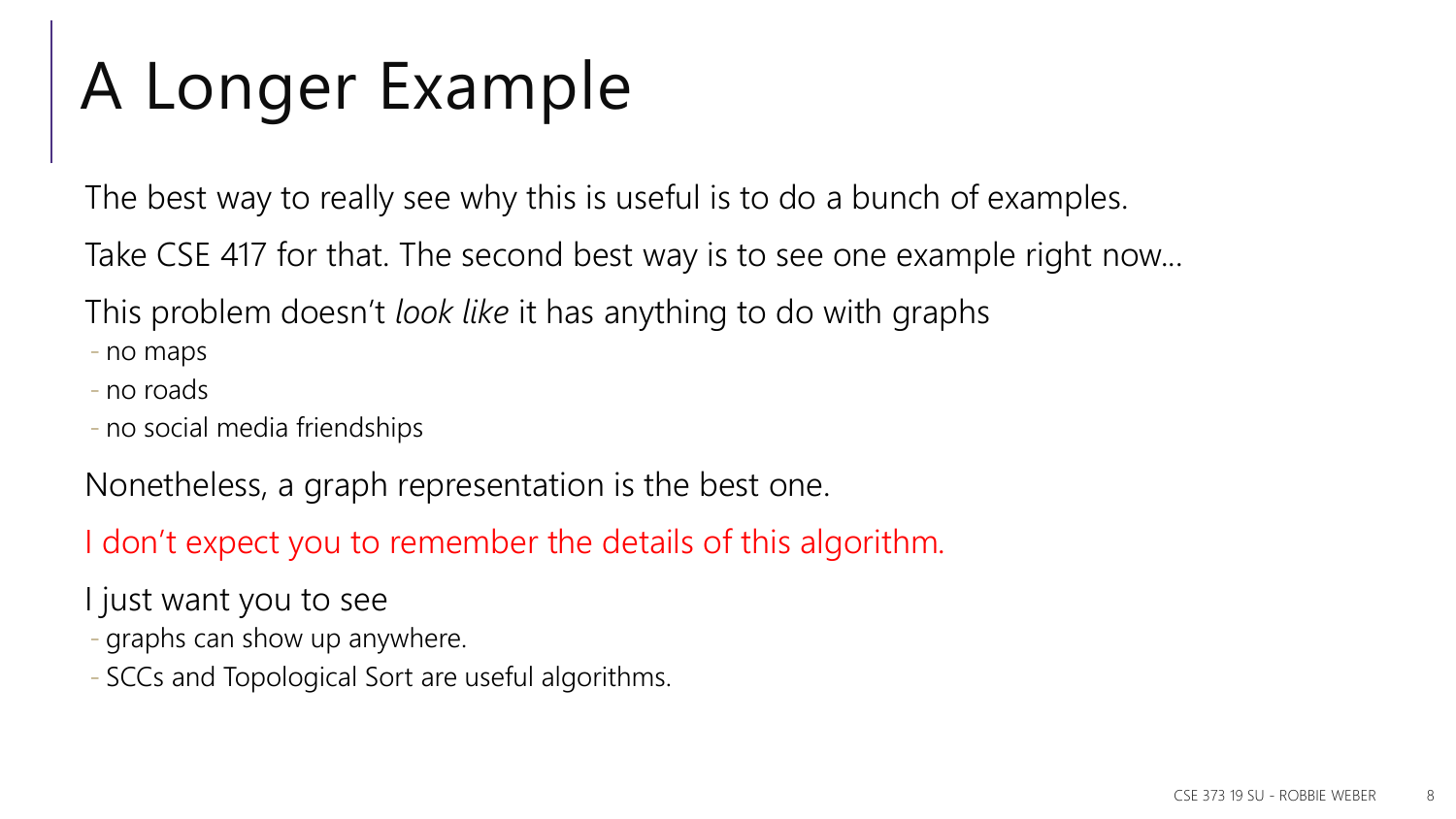### Example Problem: Final Review

We have a long list of types of problems we might want to review for the final. -Heap insertion problem, big-O problems, finding closed forms of recurrences, graph modeling…

-What should the TAs cover in the final review – what if we asked you?

To try to make you all happy, we might ask for your preferences. Each of you gives us two preferences of the form "I [do/don't] want a [] problem on the review"  $\star$ 

We'll assume you'll be happy if you get at least one of your two preferences.

#### **Review Creation Problem**

**Given**: A list of 2 preferences per student. **Find**: A set of questions so every student gets at least one of their preferences (or accurately report no such question set exists).

\*This is NOT how the TAs are making the final review.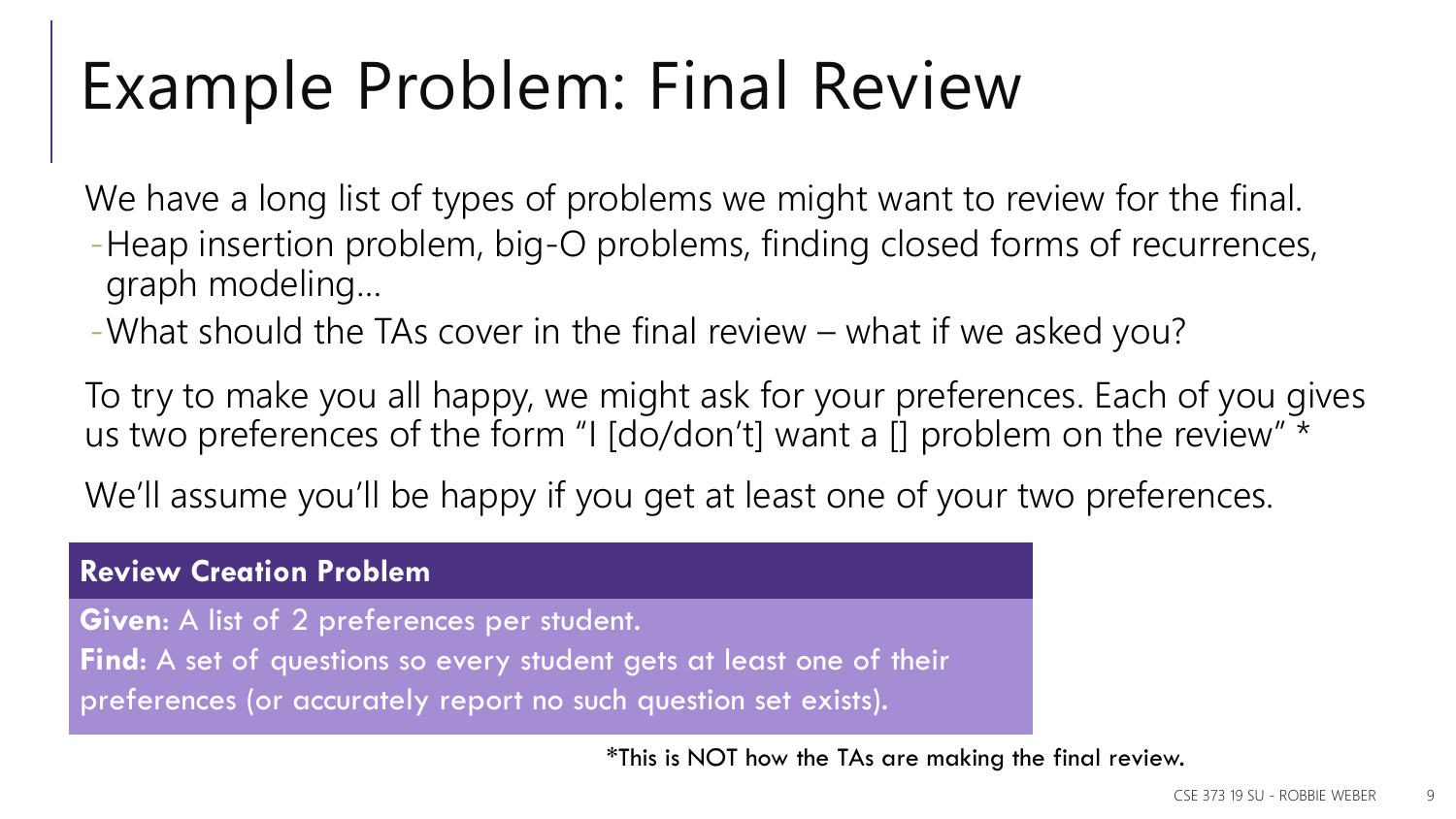We have Q kinds of questions and S students.

What if we try every possible combination of questions.

How long does this take?  $O(2^{\mathcal{Q}}S)$ 

If we have a lot of questions, that's really slow.

Instead we're going to use a graph. What should our vertices be?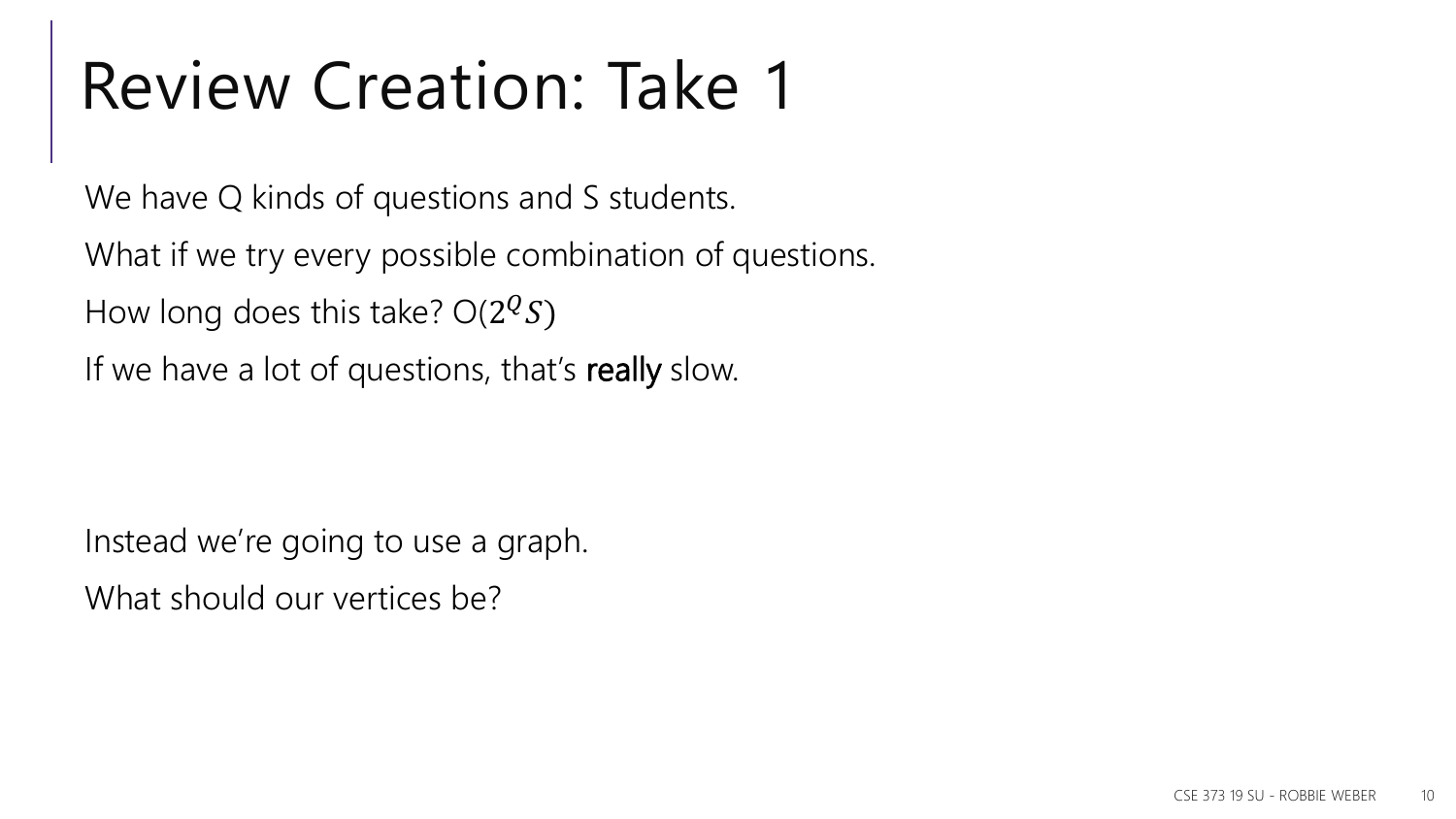Each student introduces new relationships for data:

Pollev.com/cse373su19 What edges are added for the second set of preferences?

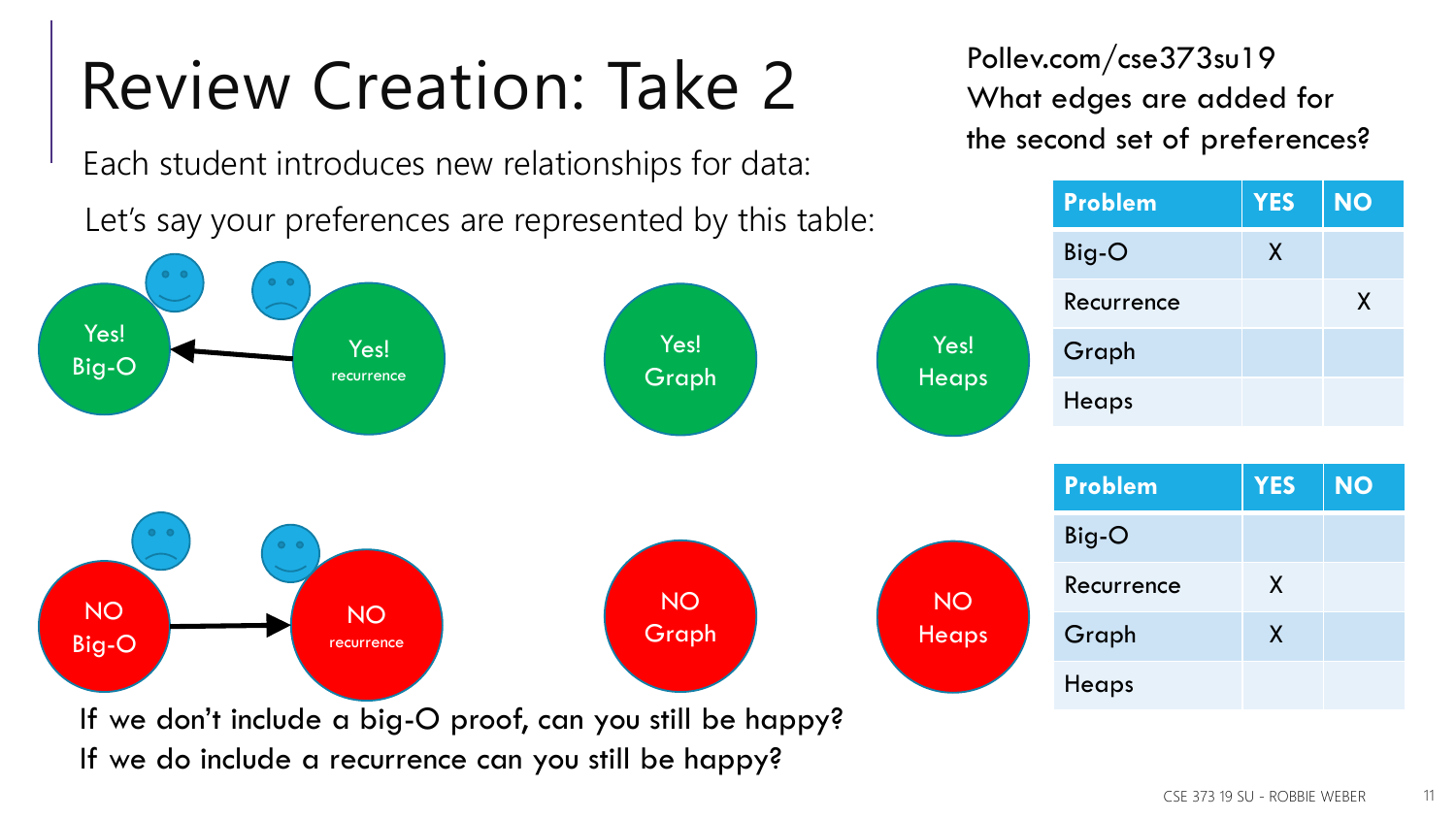Each student introduces new relationships for data:

Let's say your preferences are represented by this table:



**Problem YES NO**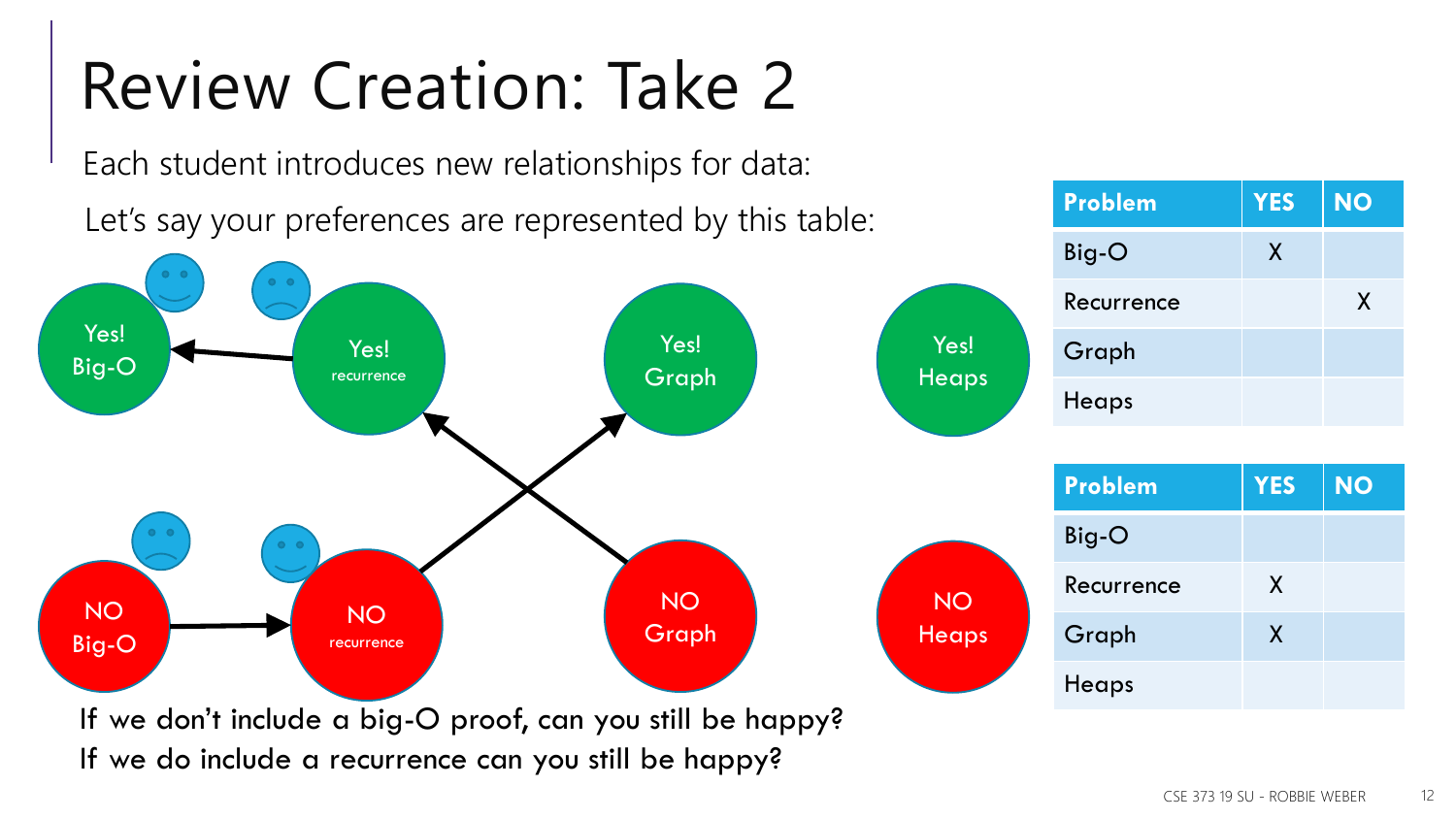Hey we made a graph!

What do the edges mean?

Each edge goes from something making someone unhappy, to the only thing that could make them happy.

-We need to avoid an edge that goes TRUE THING  $\rightarrow$  FALSE THING

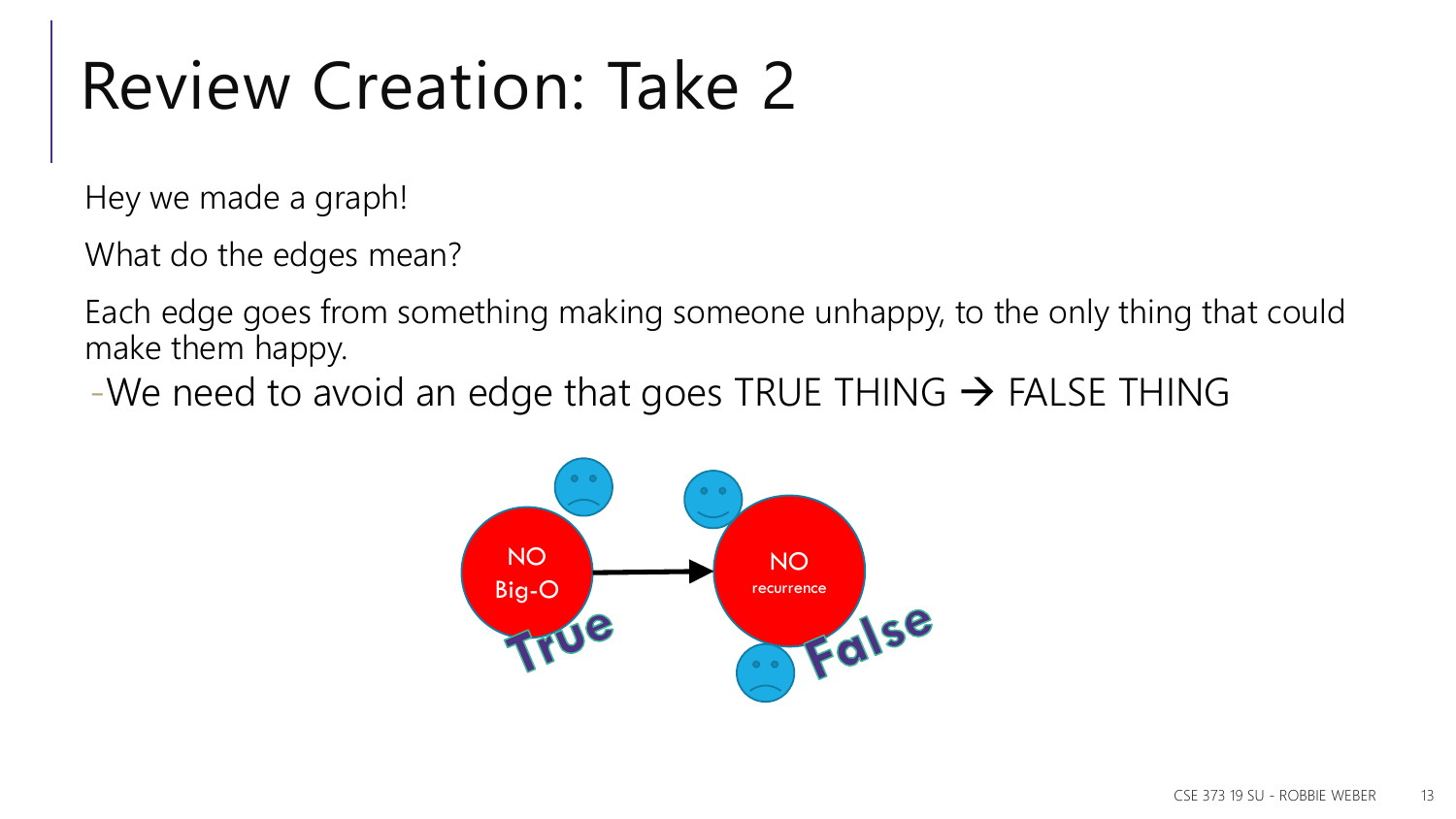We need to avoid an edge that goes TRUE THING  $\rightarrow$  FALSE THING Let's think about a single SCC of the graph.



Can we have a true and false statement in the same SCC?

What happens now that Yes B and NO B are in the same SCC?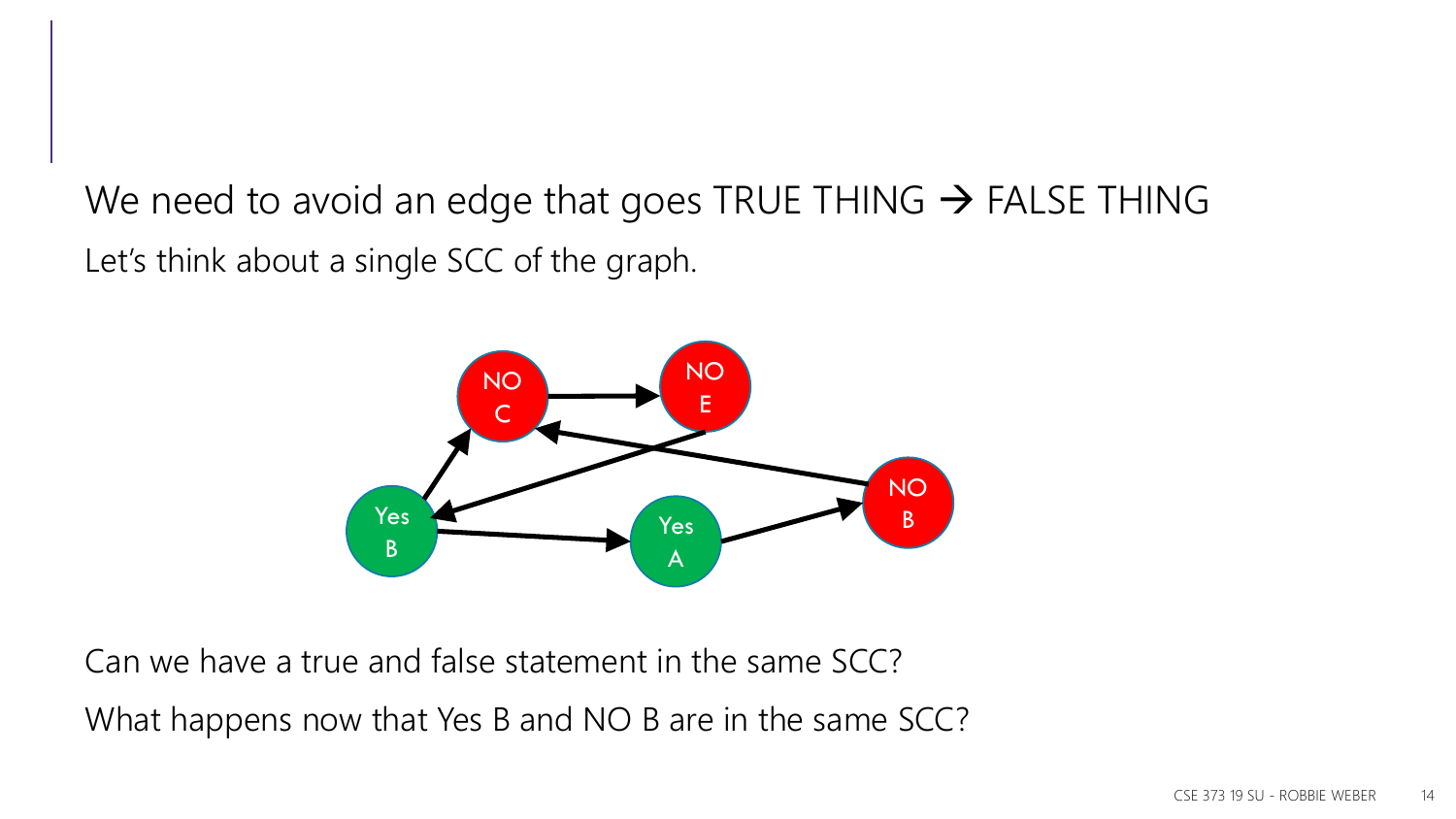### Final Creation: SCCs

The vertices of a SCC must either be all true or all false.

Algorithm Step 1: Run SCC on the graph. Check that each questiontype-pair are in different SCC.

Now what? Every SCC gets the same value.

-Treat it as a single object!

We want to avoid edges from true things to false things.

-"Trues" seem more useful for us at the end.

Is there some way to start from the end?

YES! Topological Sort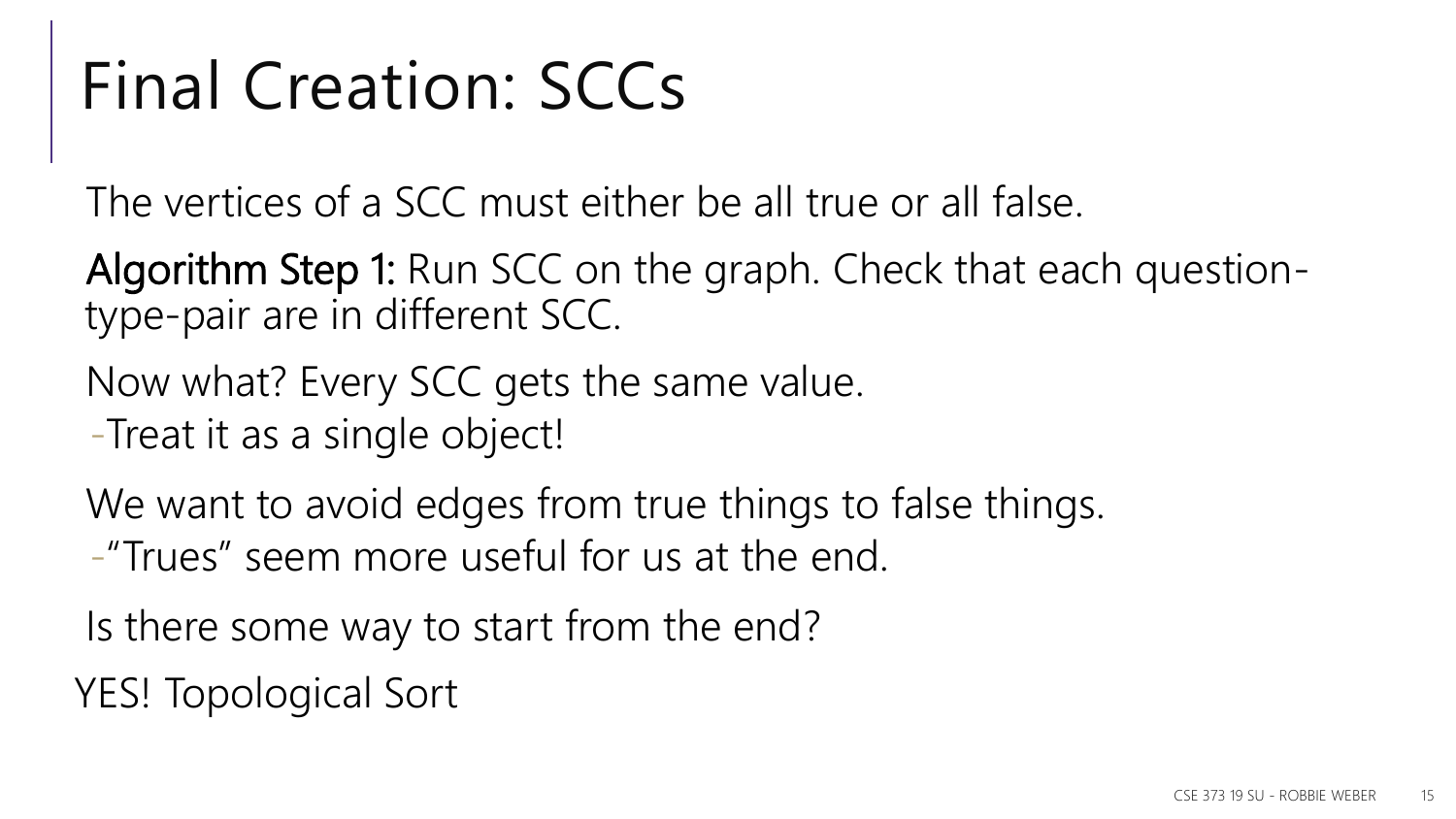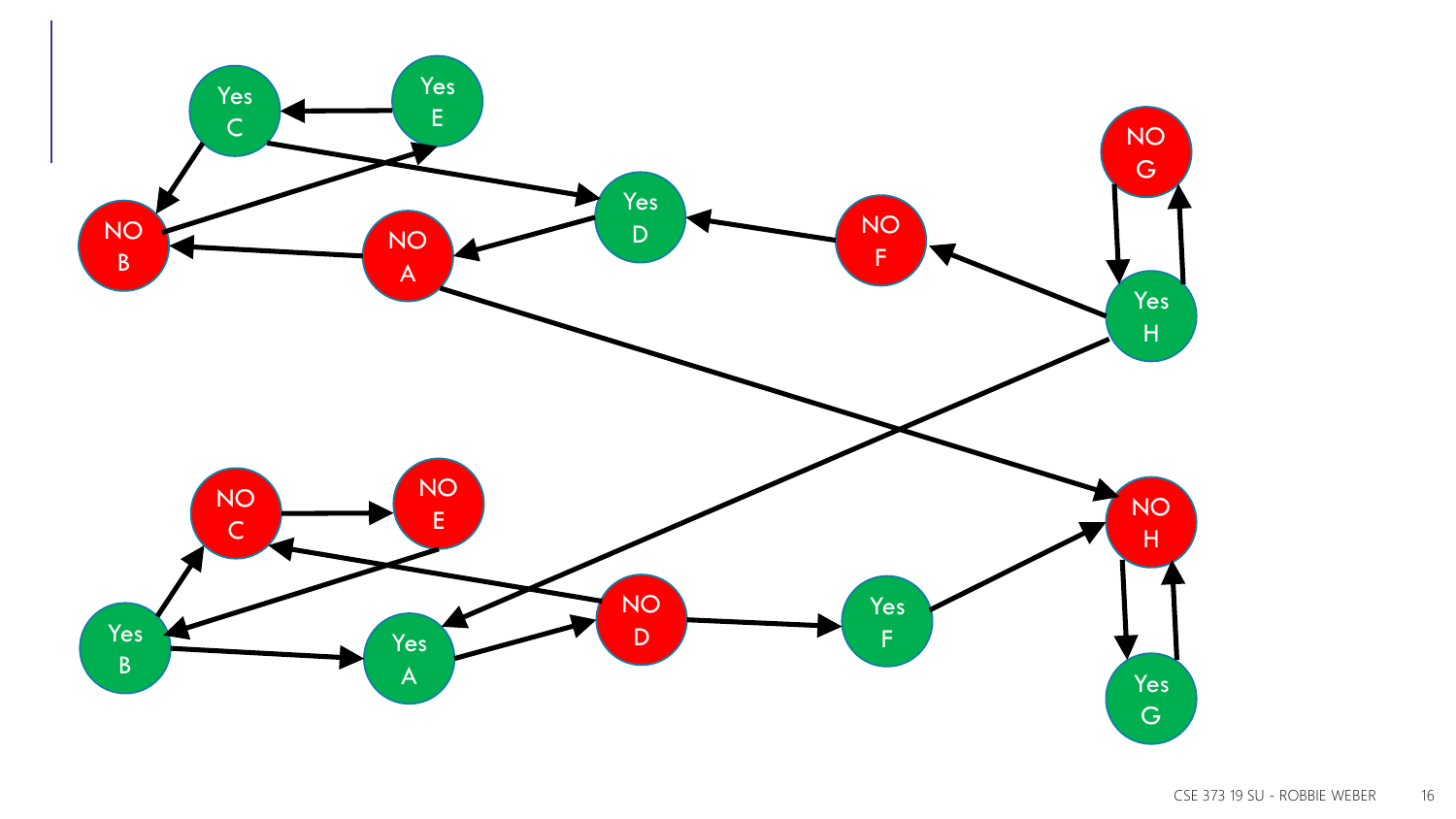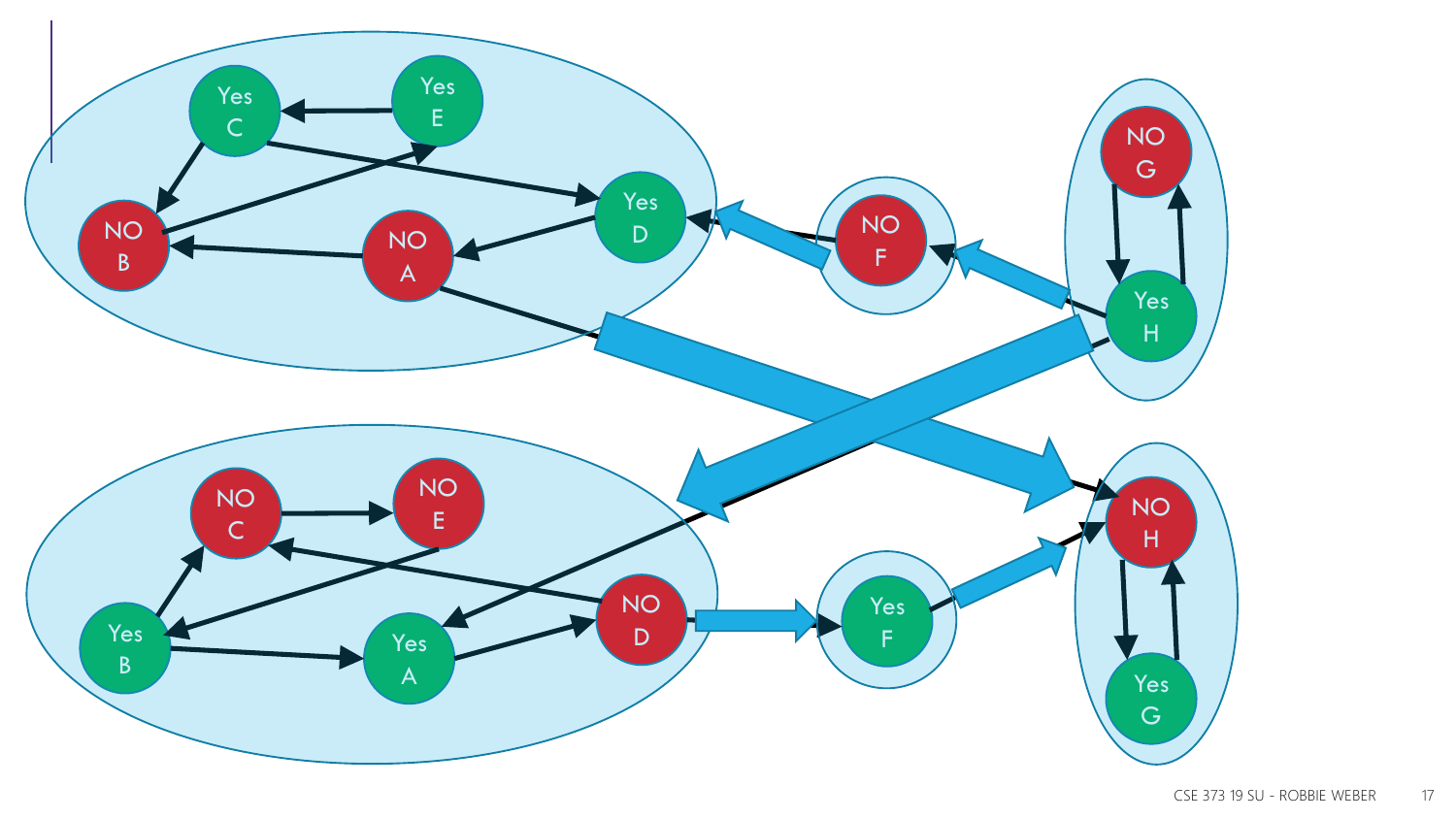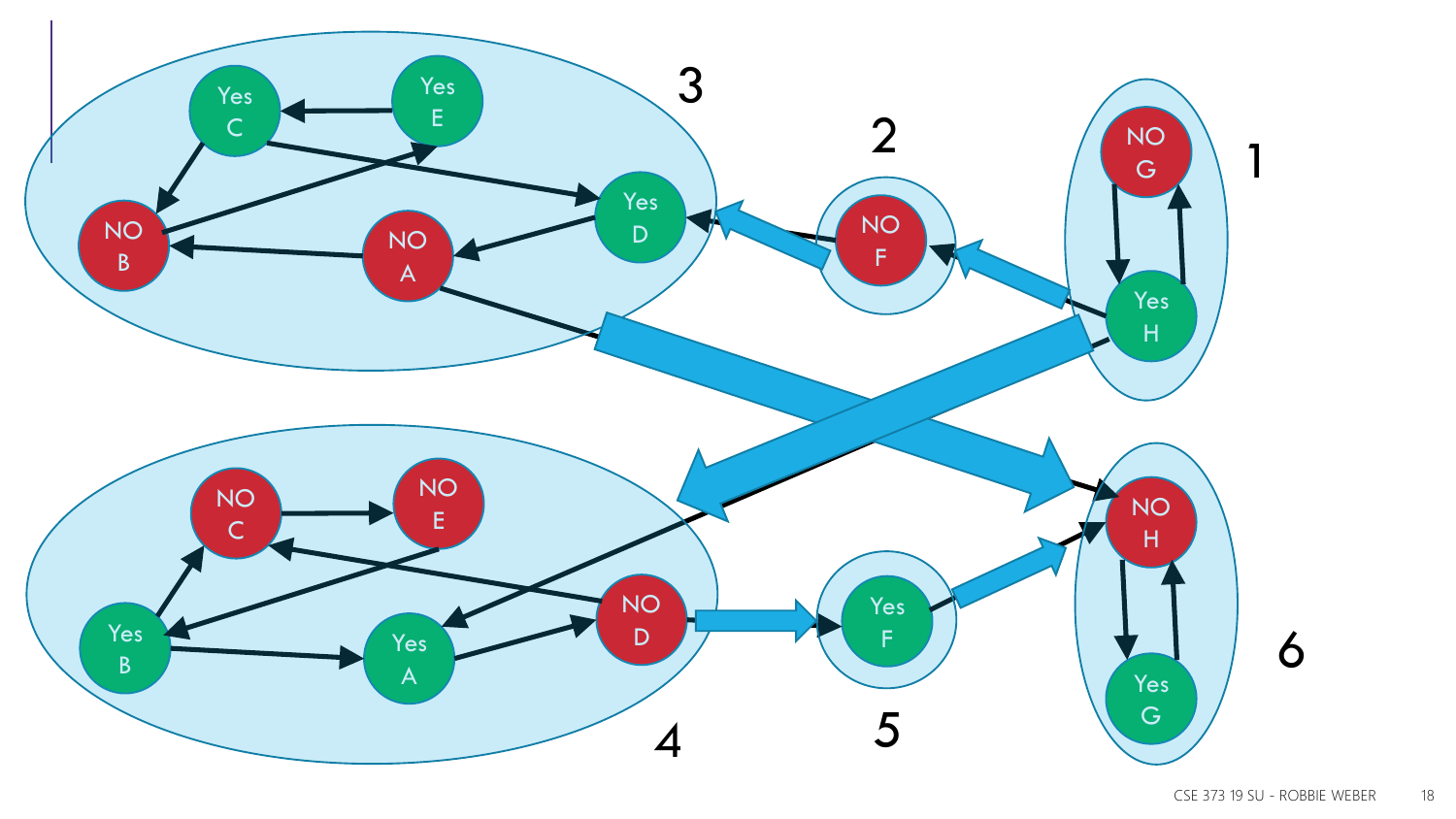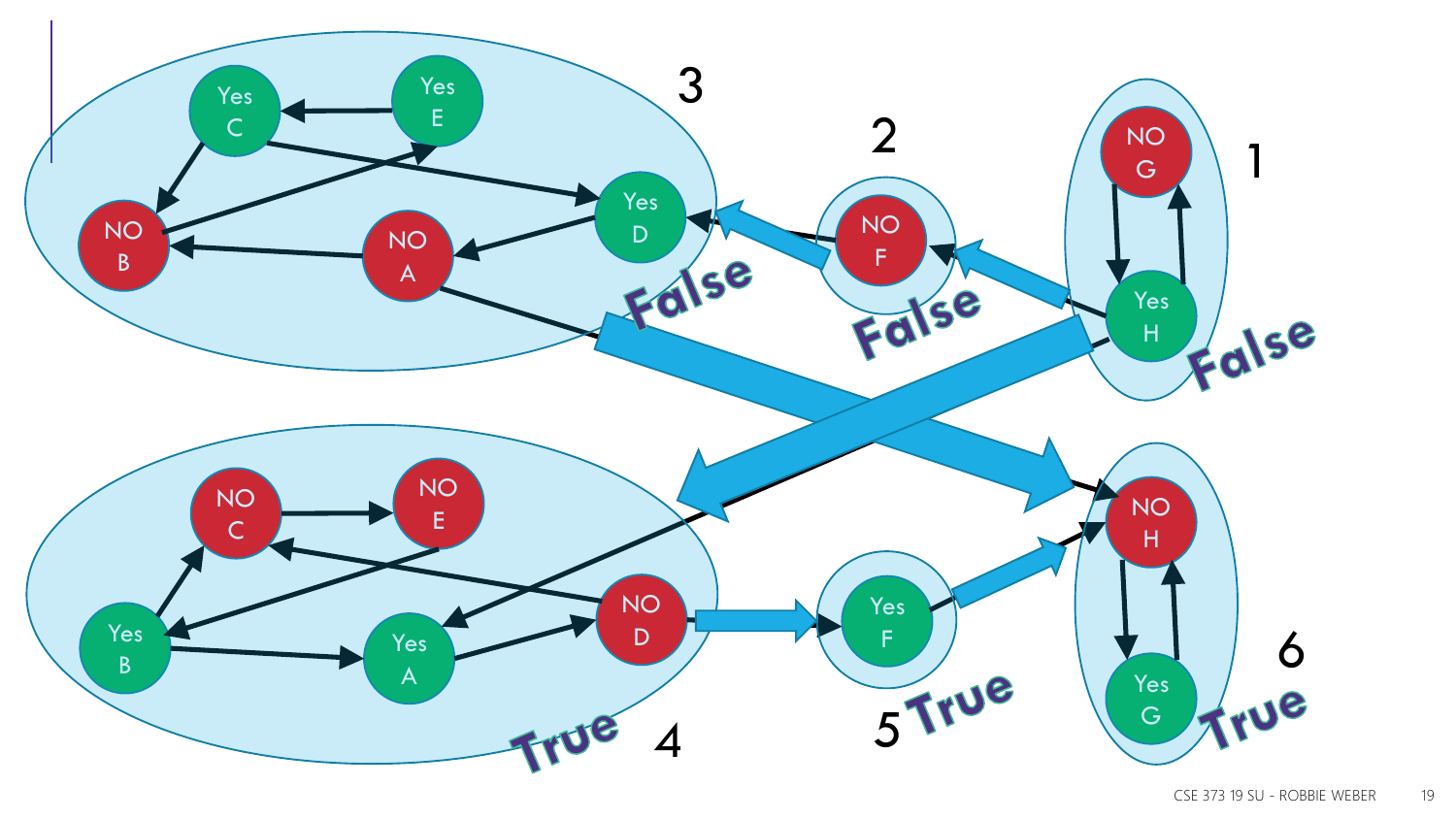# Making the Final

Algorithm: Make the requirements graph.

Find the SCCs.

If any SCC has including and not including a problem, we can't make the final.

Run topological sort on the graph of SCC.

Starting from the end:

- if everything in a component is unassigned, set them to true, and set their opposites to false.

This works!!

How fast is it?

 $O(Q + S)$ . That's a HUGE improvement.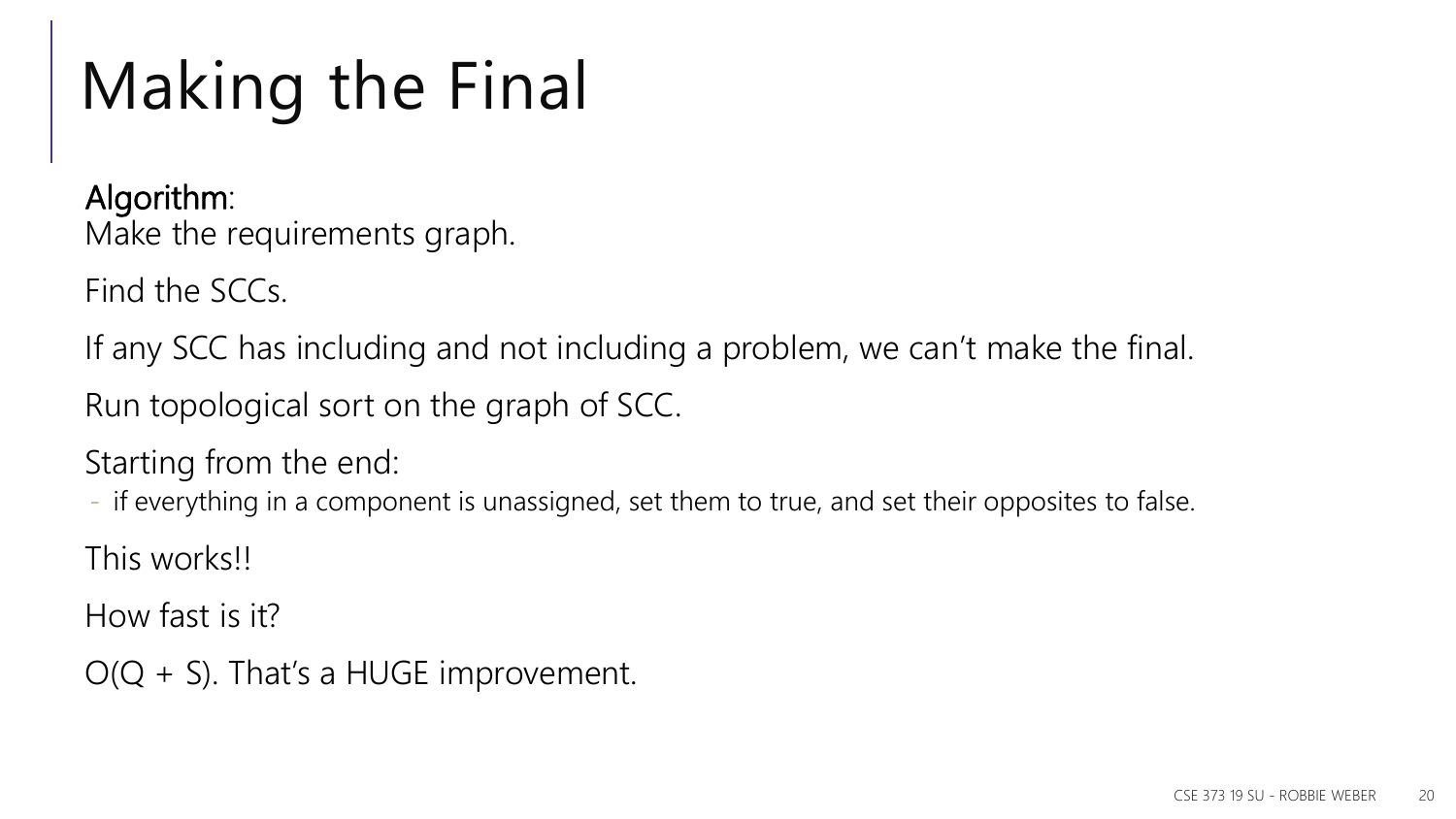### Some More Context

The Final Making Problem was a type of "Satisfiability" problem.

We had a bunch of variables (include/exclude this question), and needed to satisfy everything in a list of requirements.

#### **2-Satisfiability ("2-SAT")**

**Given**: A set of Boolean variables, and a list of requirements, each of the form: variable1==[True/False] || variable2==[True/False] **Find**: A setting of variables to "true" and "false" so that **all** of the requirements evaluate to "true"

The algorithm we just made for Final Creation works for any 2-SAT problem.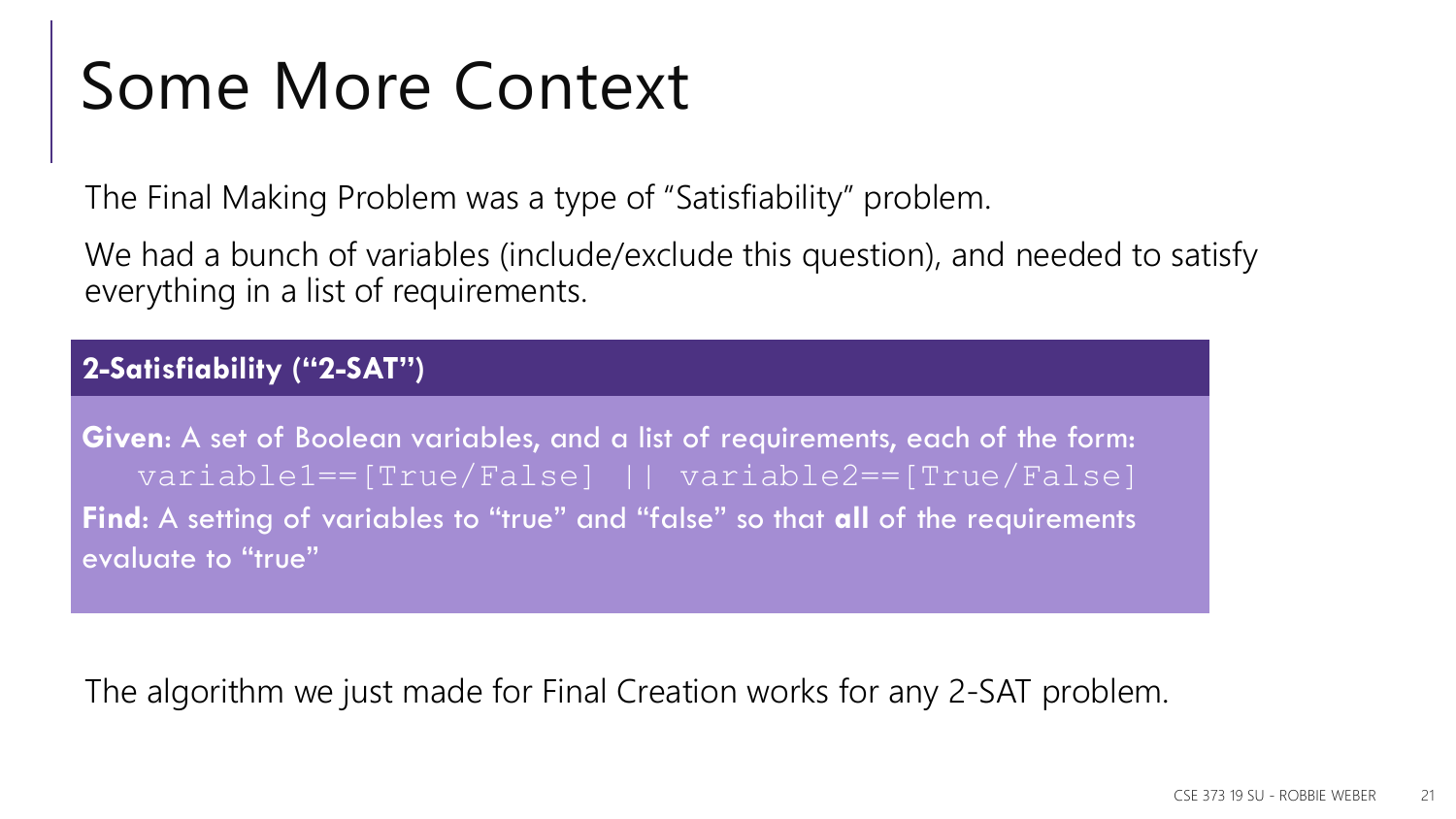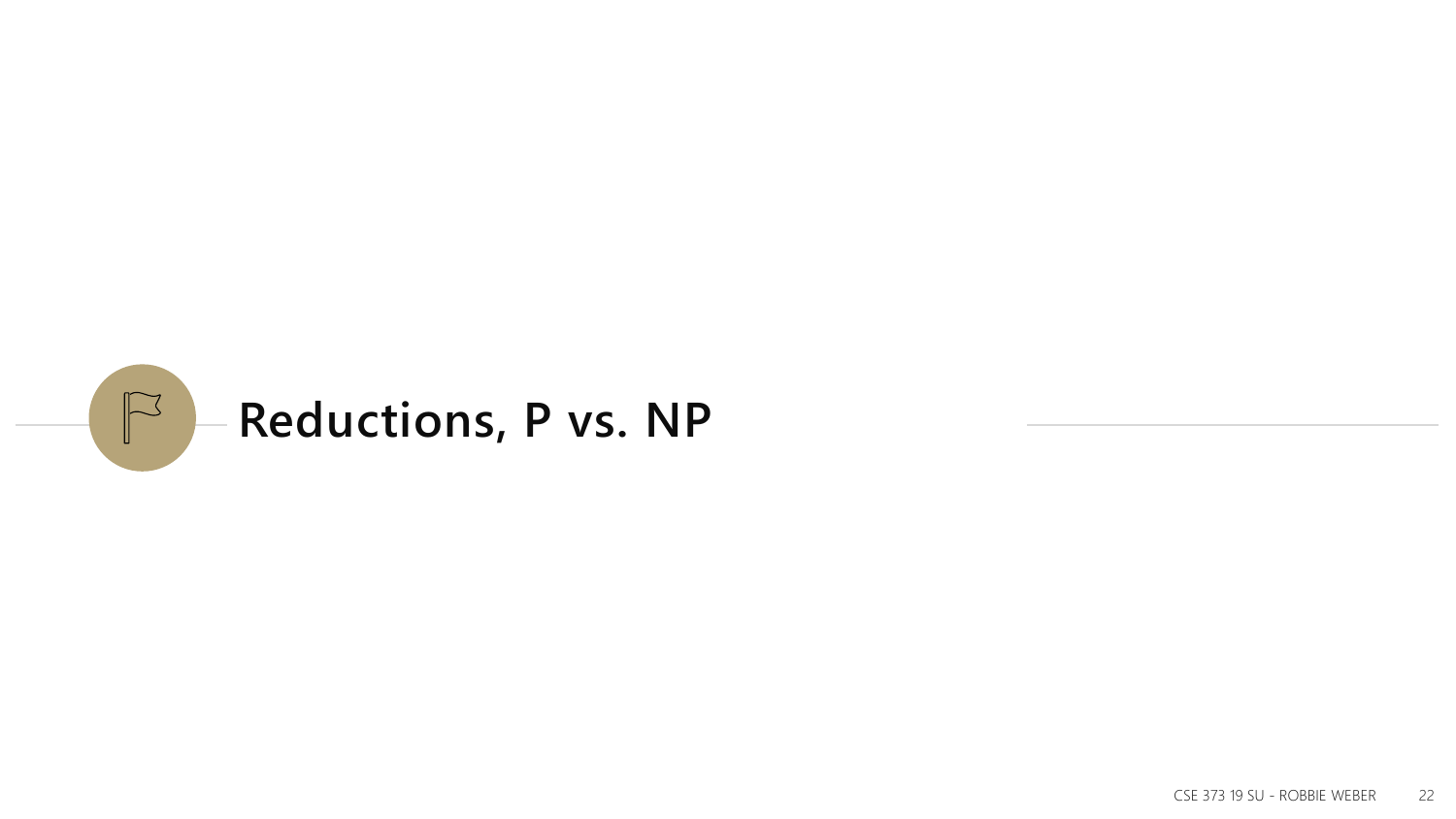### What are we doing?

To wrap up the course we want to take a big step back.

This whole quarter we've been taking problems and solving them faster.

We want to spend the last few lectures going over more ideas on how to solve problems faster, and why we don't expect to solve everything extremely quickly.

We're going to

- -Recall reductions Robbie's favorite idea in algorithm design.
- -Classify problems into those we can solve in a reasonable amount of time, and those we can't.
- -Explain the biggest open problem in Computer Science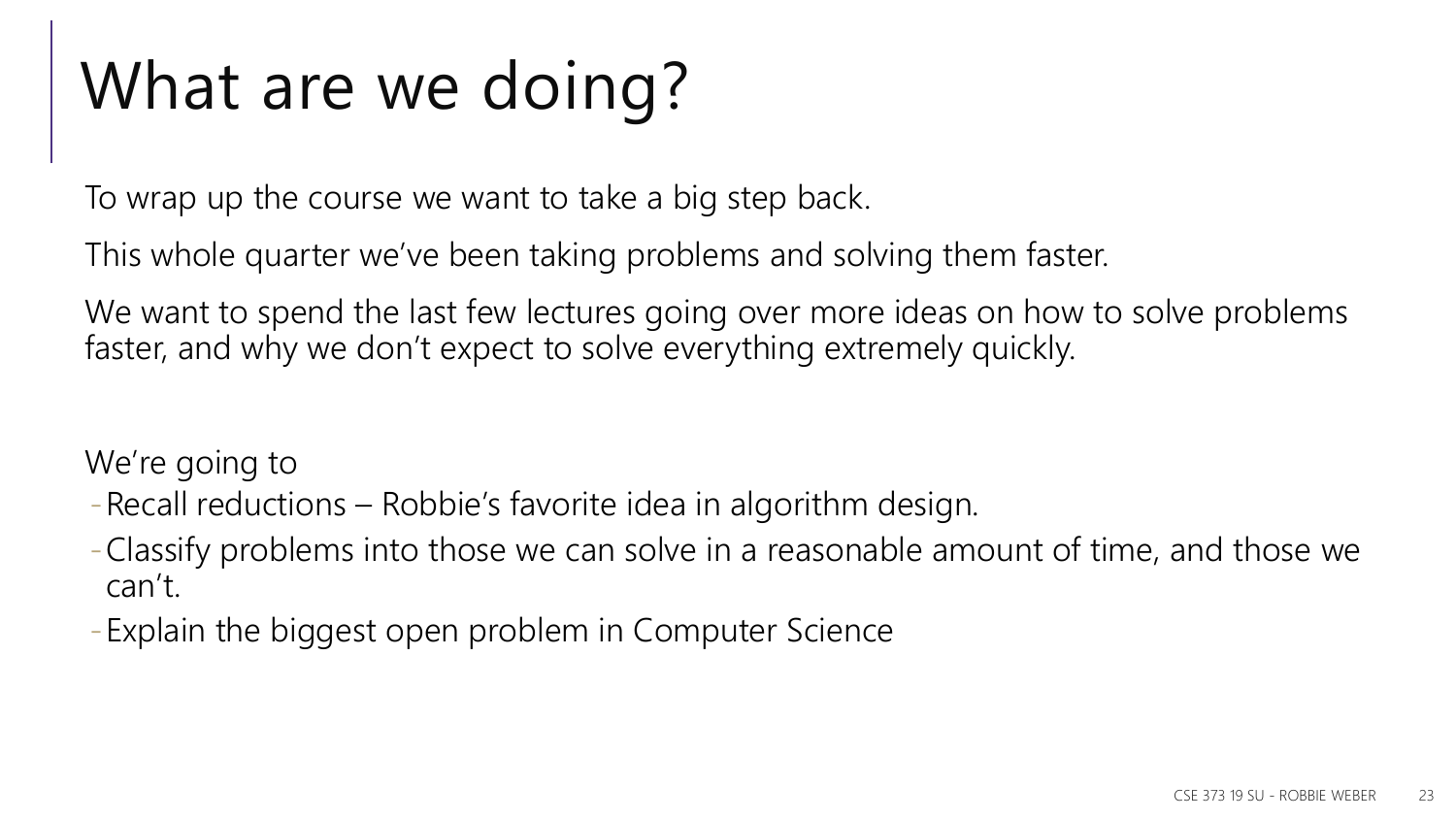### Reductions: Take 2

**Reduction (informally)**

Using an algorithm for Problem B to solve Problem A.

We reduced weighted shortest paths to unweighted shortest paths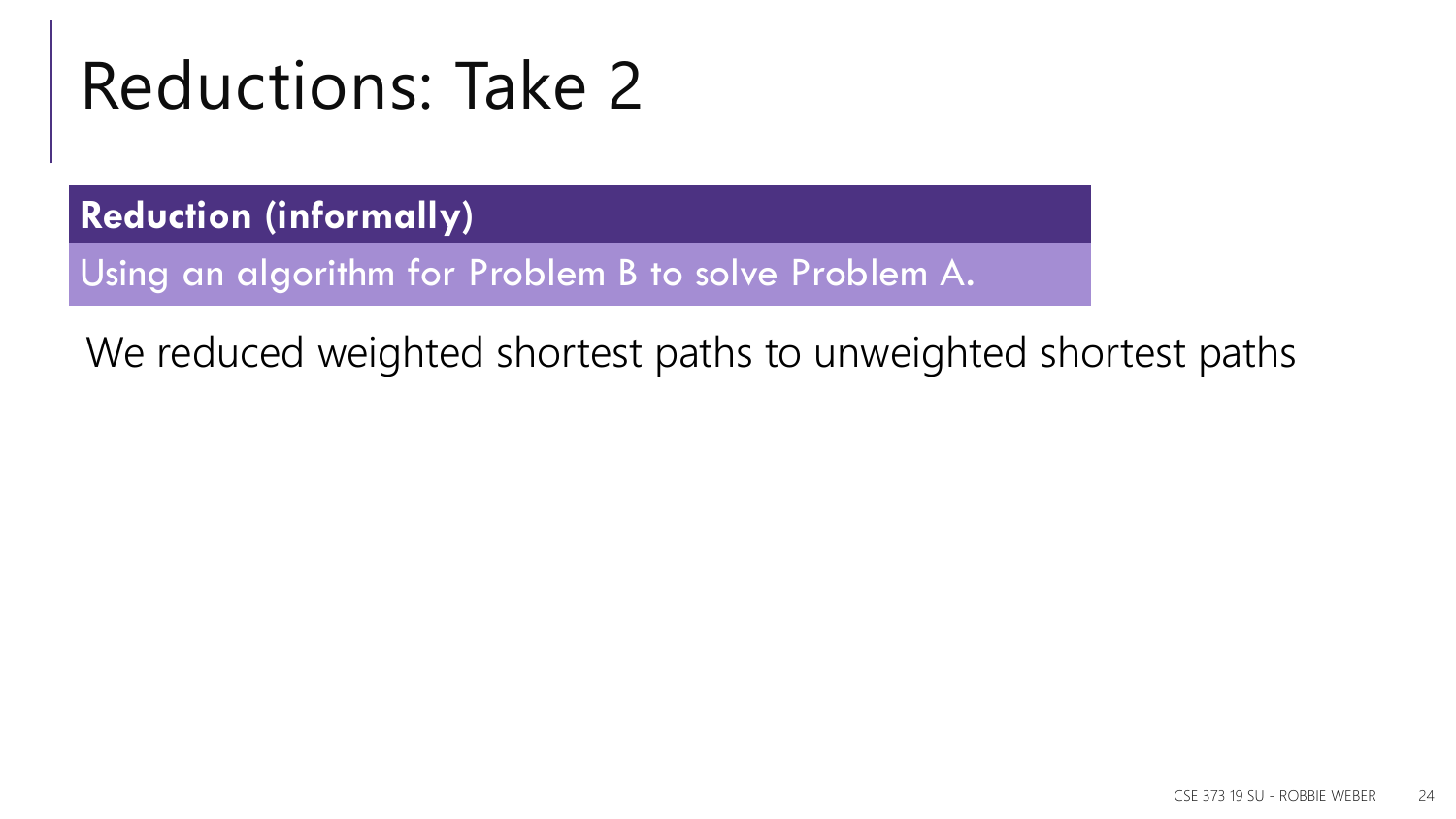# Weighted Graphs: A Reduction



#### Transform Input

### **Transform Output**

Unweighted Shortest Paths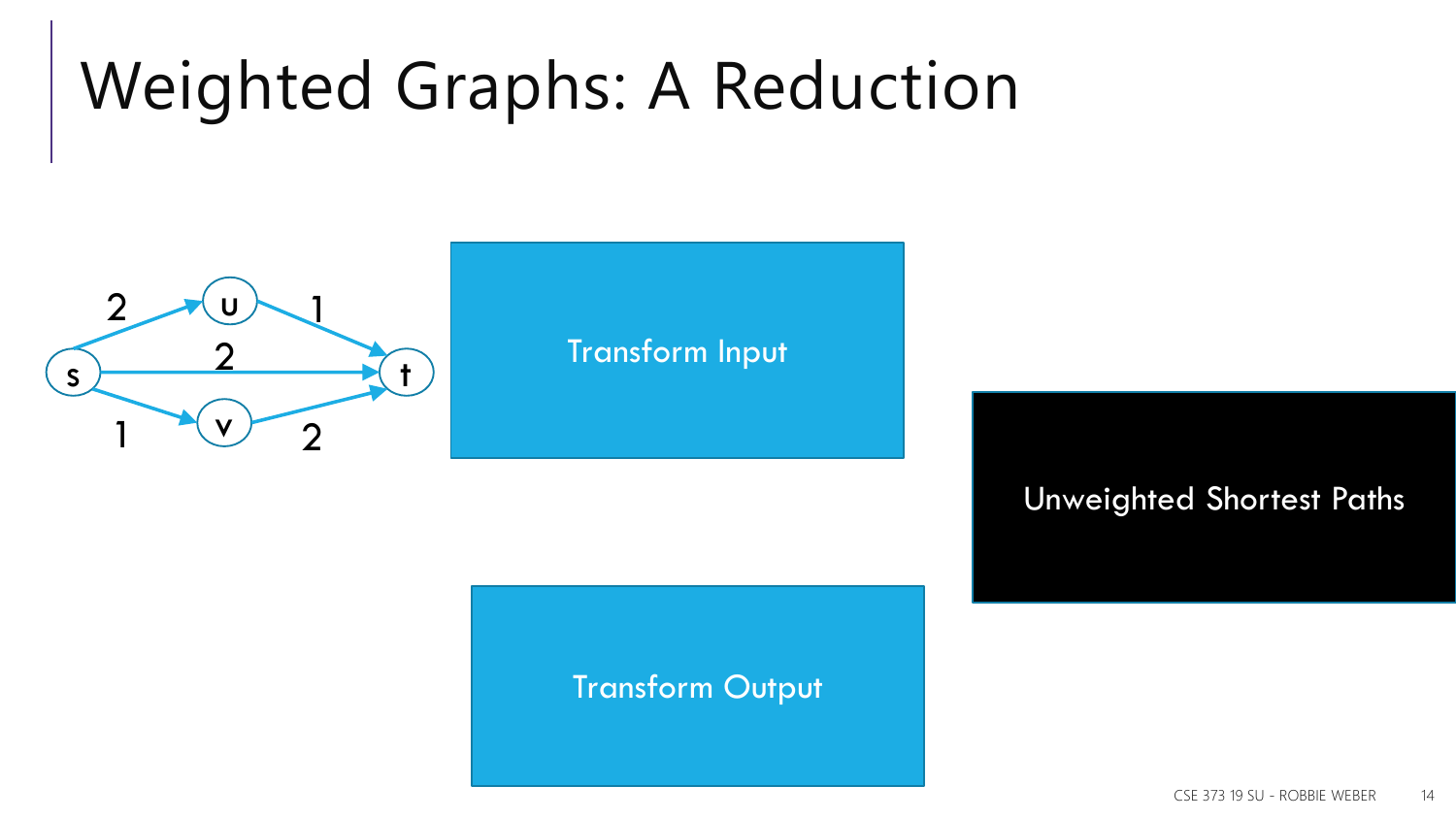### Reductions

It might not be too surprising that we can solve one shortest path problem with the algorithm for another shortest path problem.

The real power of reductions is that you can sometimes reduce a problem to another one that looks very very different.

We're going to reduce a graph problem to 2-SAT.

### **2-Coloring**

Given an undirected, unweighted graph  $G$ , color each vertex "red" or "blue" such that the endpoints of every edge are different colors (or report no such coloring exists).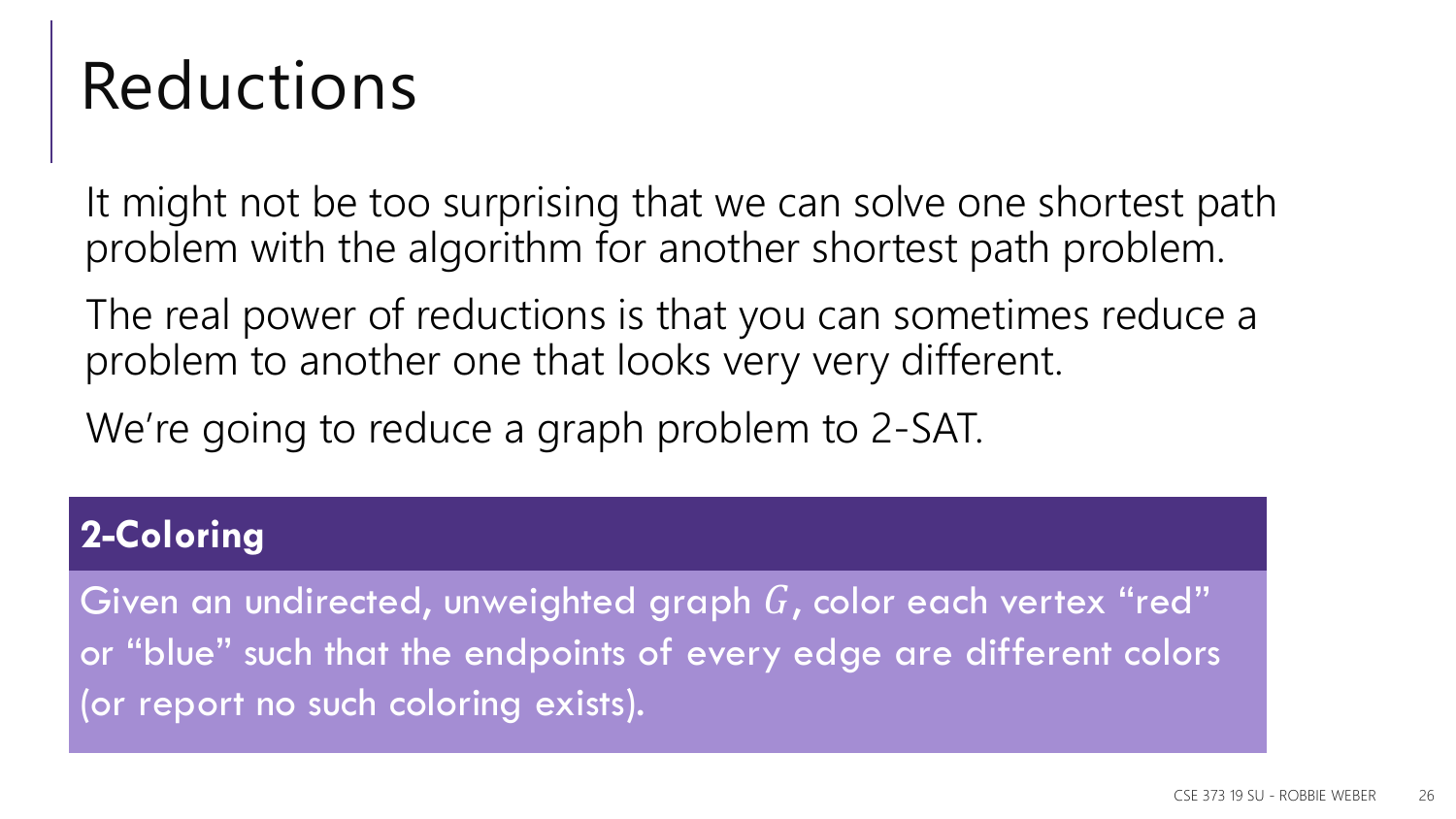# 2-Coloring

Can these graphs be 2-colored? If so find a 2-coloring. If not try to explain why one doesn't exist.

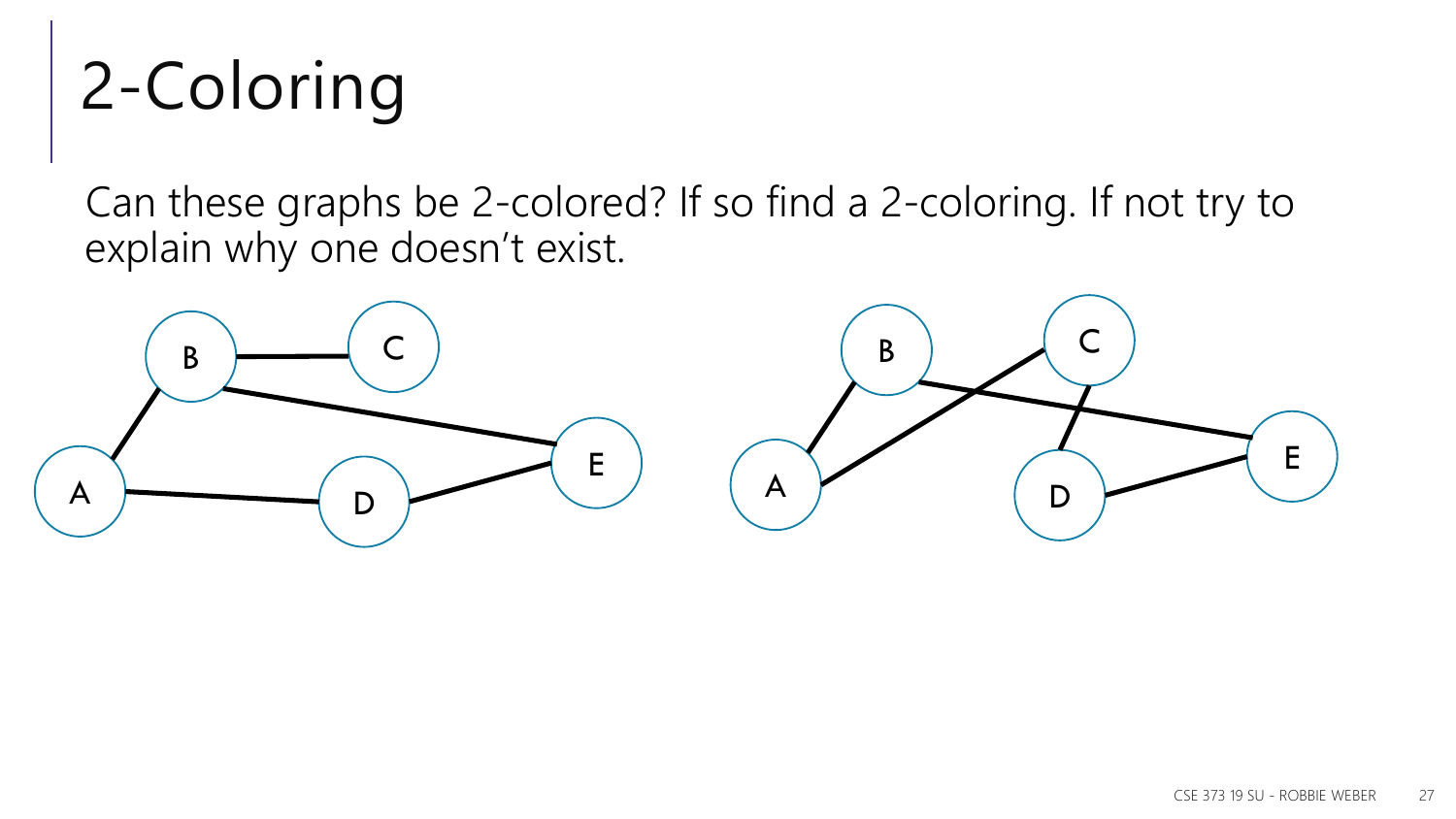# 2-Coloring

Can these graphs be 2-colored? If so find a 2-coloring. If not try to explain why one doesn't exist.

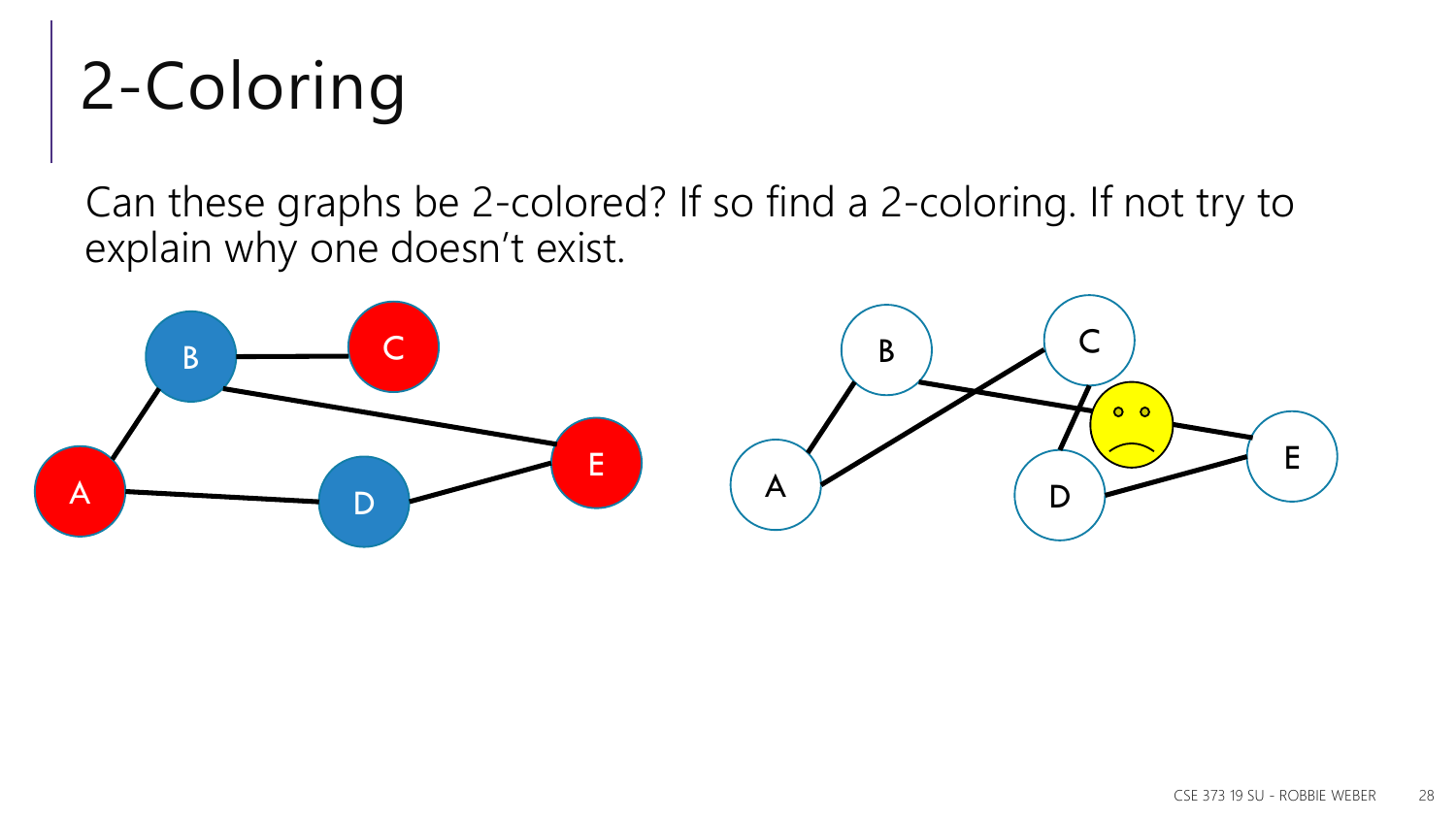# 2-Coloring

Why would we want to 2-color a graph?

-We need to divide the vertices into two sets, and edges represent vertices that can't be together.

- You can modify [B/D]FS to come up with a 2-coloring (or determine none exists)
- -This is a good exercise!

But coming up with a whole new idea sounds like work.

And we already came up with that cool 2-SAT algorithm.

- -Maybe we can be lazy and just use that!
- -Let's reduce 2-Coloring to 2-SAT!

Use our 2-SAT algorithm to solve 2-Coloring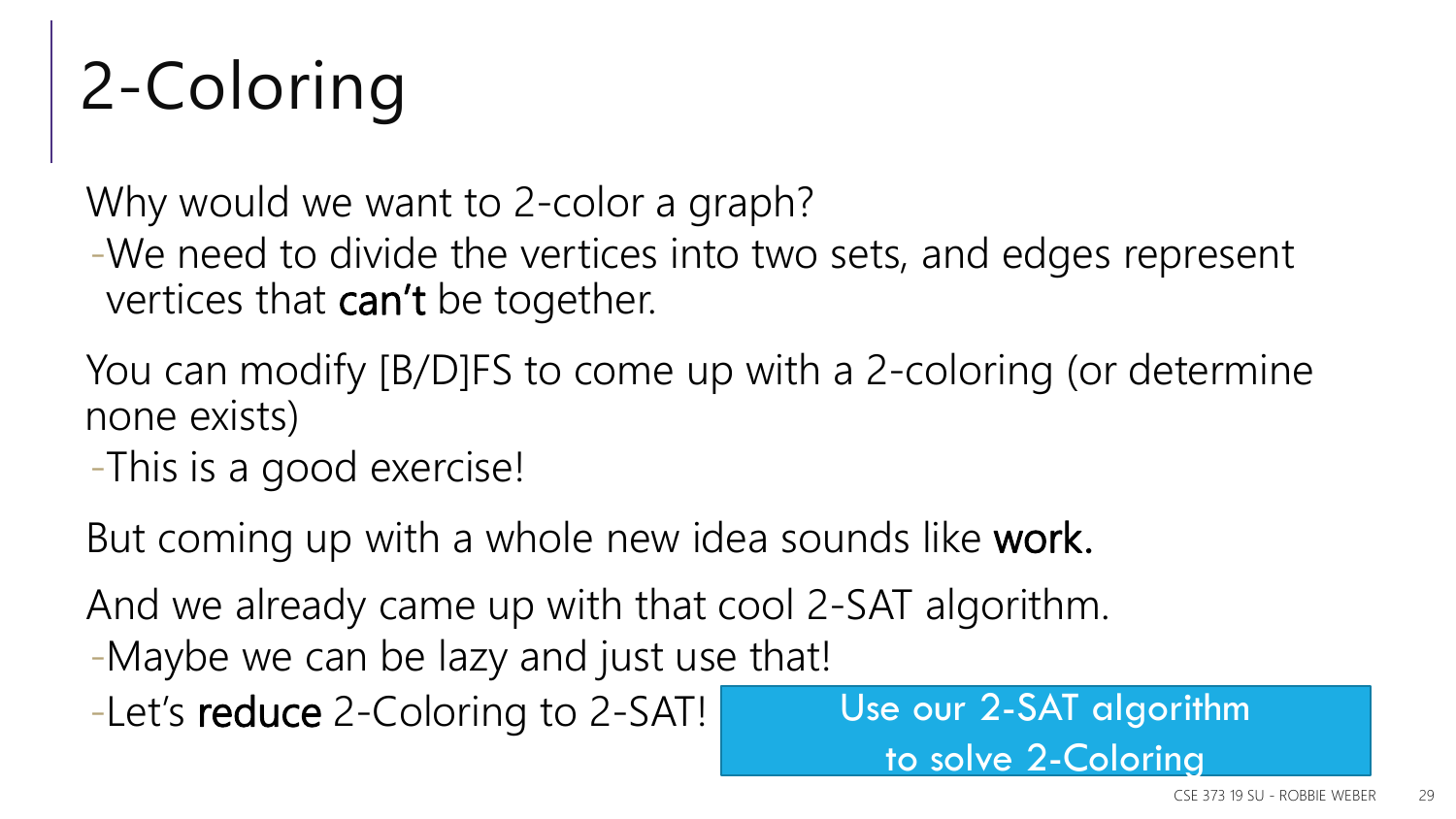### A Reduction

We need to describe 2 steps

1. How to turn a graph for a 2-color problem into an input to 2-SAT

2. How to turn the ANSWER for that 2-SAT input into the answer for the original 2-coloring problem.

How can I describe a two coloring of my graph? -Have a variable for each vertex – is it red?

How do I make sure every edge has different colors? I need one red endpoint and one blue one, so this better be true to have an edge from v1 to v2:

(v1IsRed || v2isRed) && (!v1IsRed || !v2IsRed)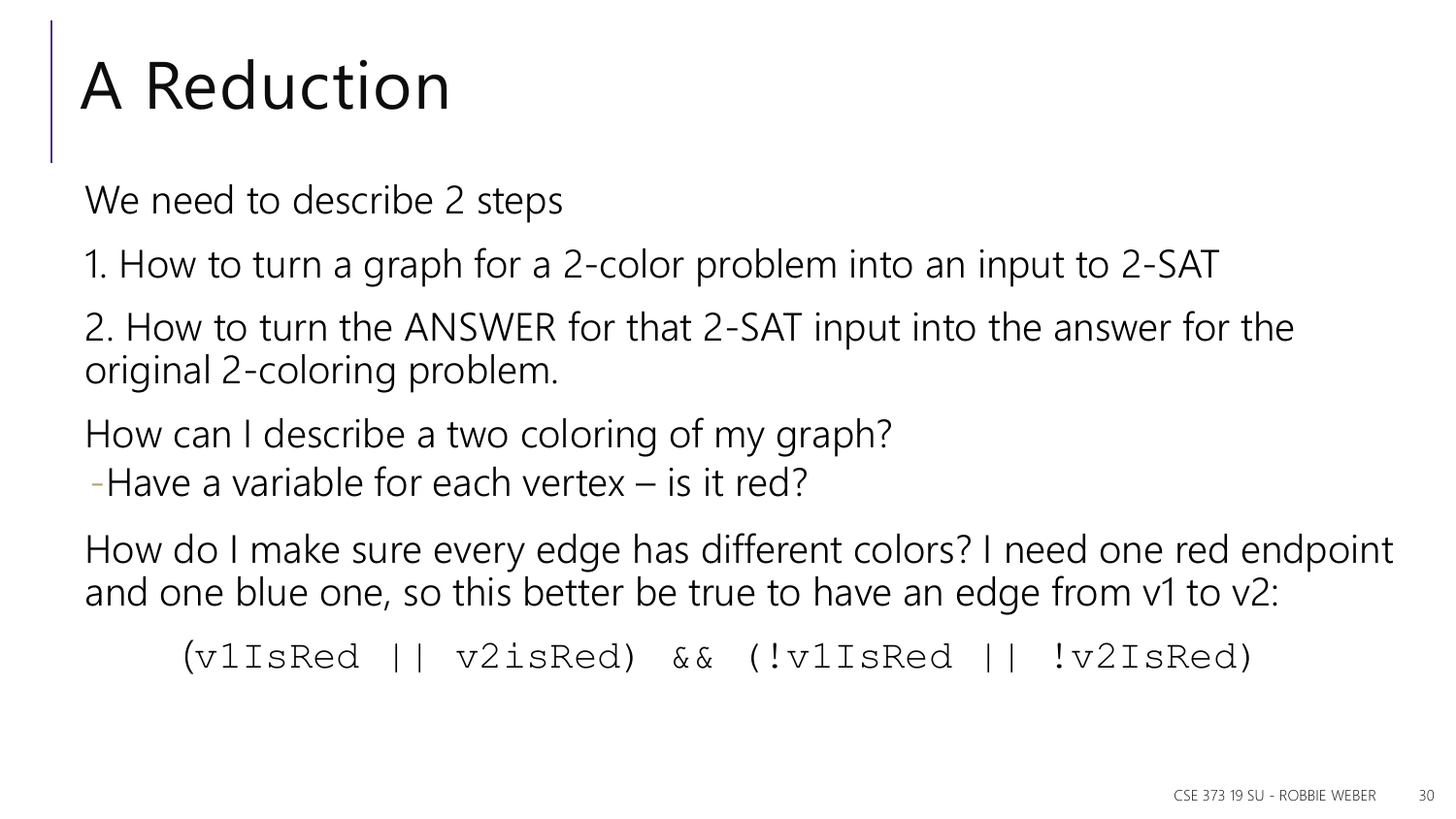

#### (BisRed||CisRed)&&(!BisRed||!CisRed) **EisRed)**<br>Transform Input (EisRed)

(DisRed||EisRed)&&(!DisRed||!EisRed)

(AisRed||BisRed)&&(!AisRed||!BisRed) (AisRed||DisRed)&&(!AisRed||!DisRed)

#### -SAT Alaorithm DisRed = False 2-SAT Algorithm

### Transform Output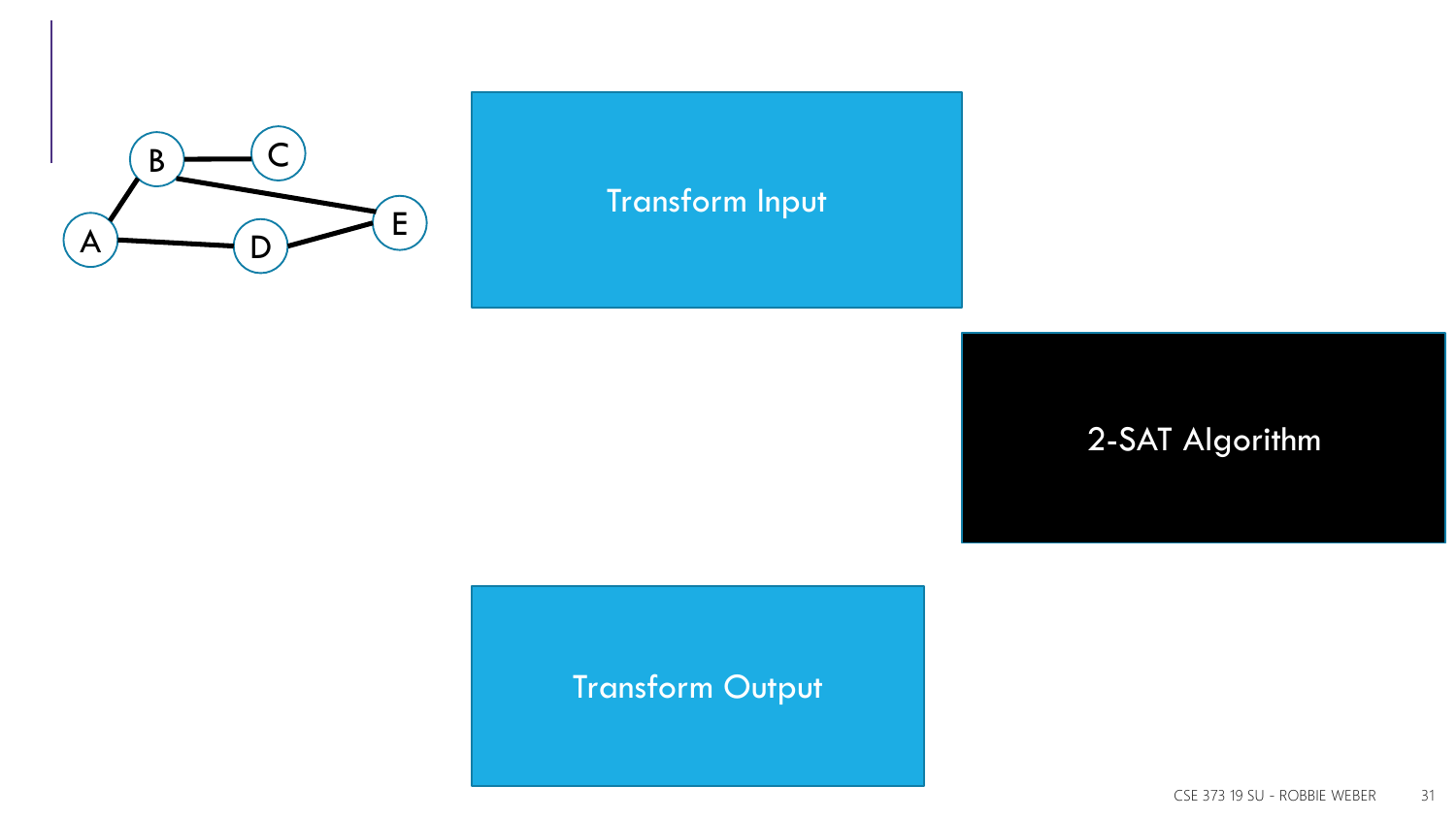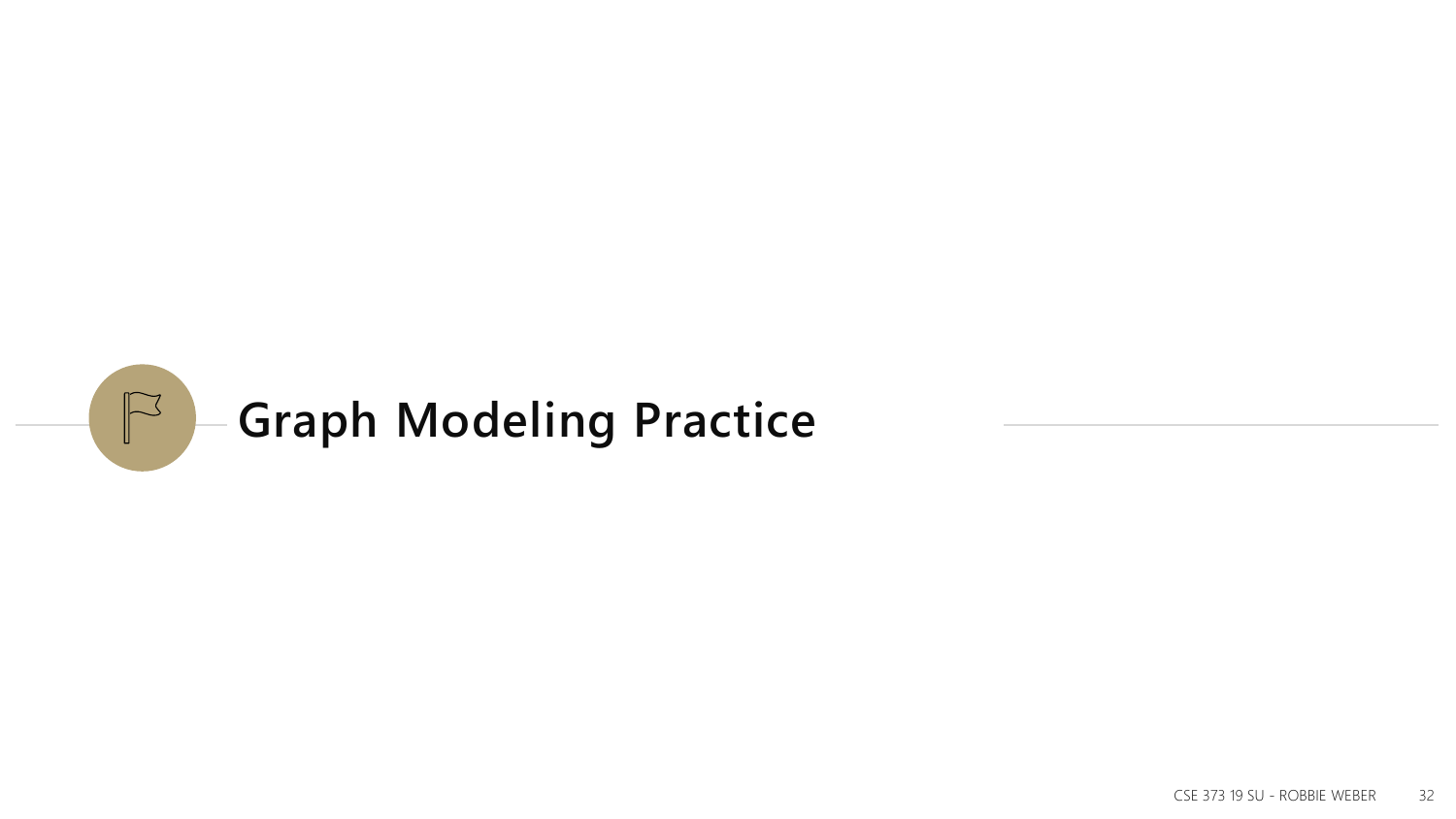# Graph Modeling Process

- 1. What are your fundamental objects? - Those will probably become your vertices.
- 2. How are those objects related? - Represent those relationships with edges.
- 3. How is what I'm looking for encoded in the graph?
- Do I need a path from s to t? The shortest path from s to t? A minimum spanning tree? Something else?
- 4. Do I know how to find what I'm looking for?
- Then run that algorithm/combination of algorithms
- Otherwise go back to step 1 and try again.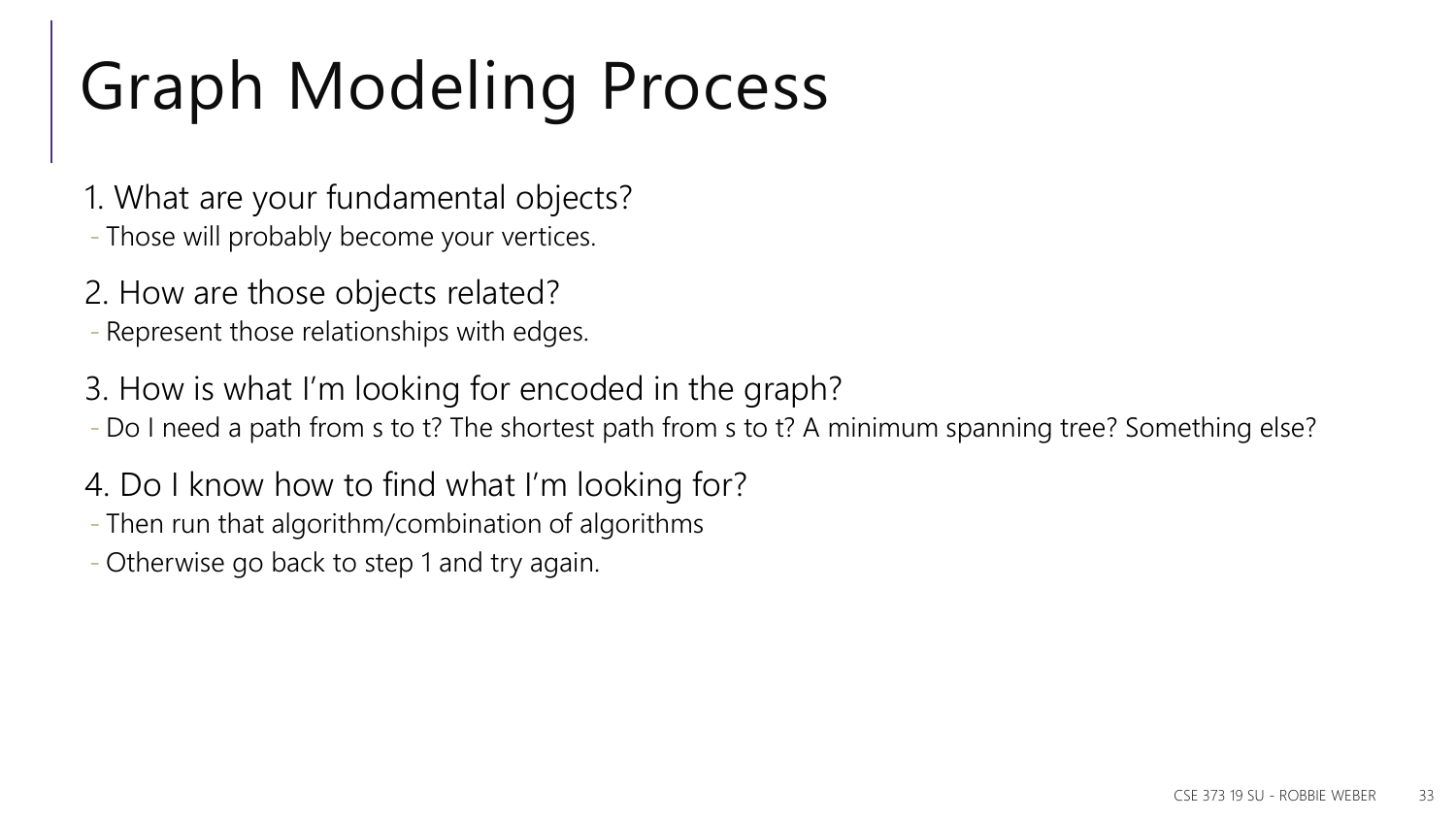You are a Disneyland employee and you need to rope off as many miles of walkways as you can for the fireworks while still allowing guests to access to all the rides.

What are the vertices?

What are the edges?

What are we looking for?

What do we run?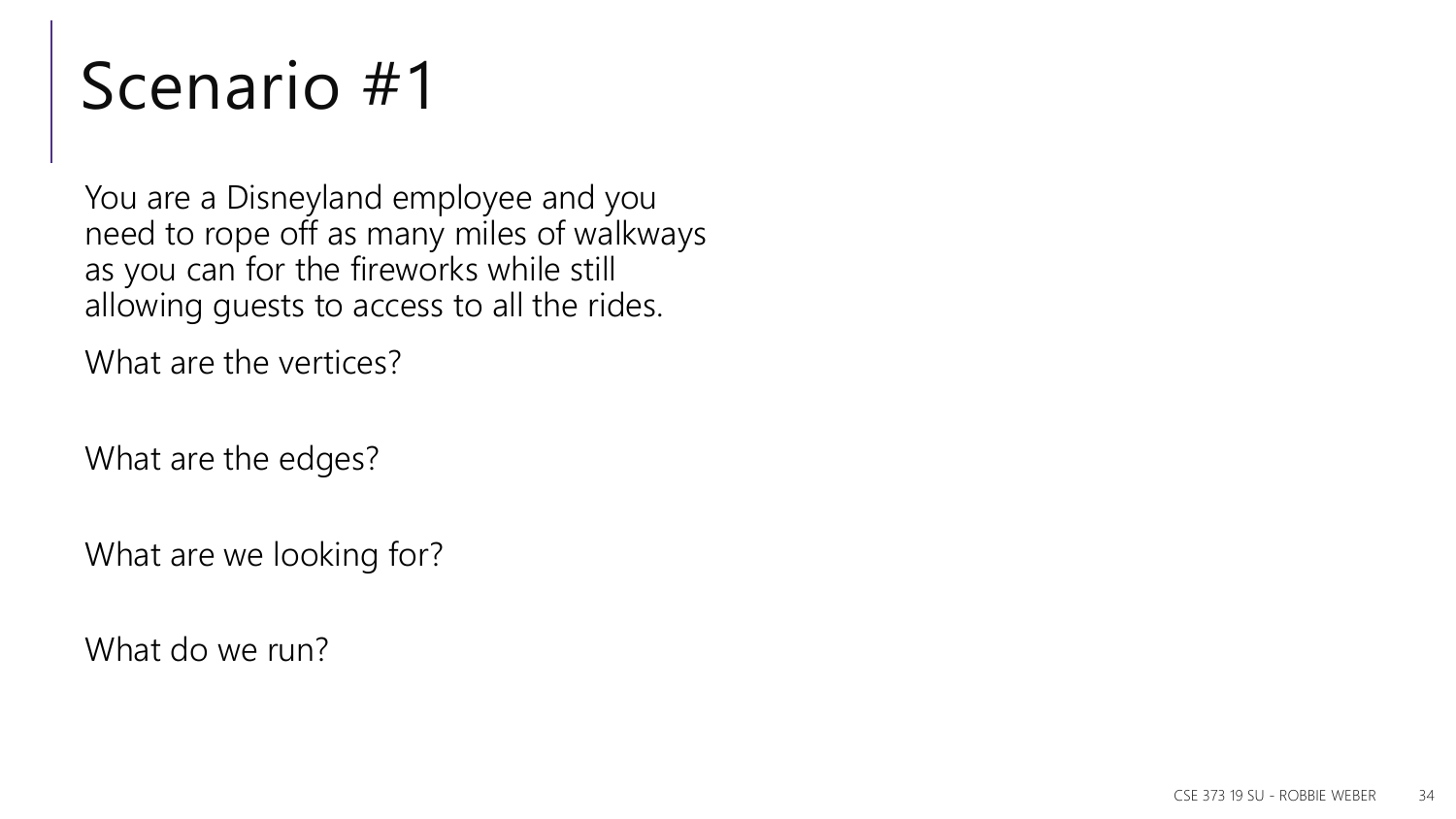You are a Disneyland employee and you need to rope off as many miles of walkways as you can for the fireworks while still allowing guests to access to all the rides.

What are the vertices? Rides

What are the edges? Walkways with distances

What are we looking for?

- We want to rope off everything except an MST.

What do we run?

- Kruskal's or Prim's

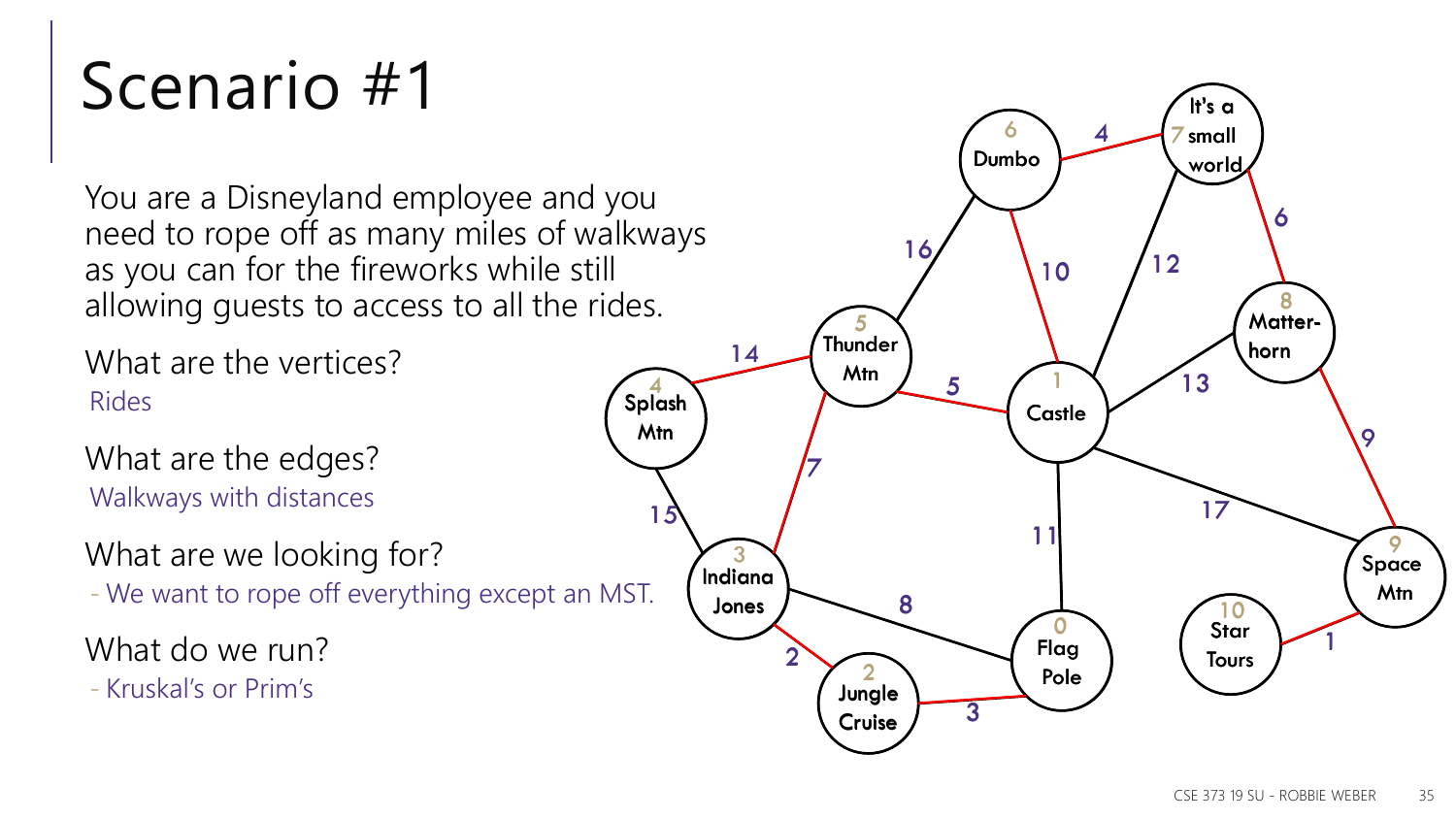You are at Splash Mountain. Your best friend is at Space Mountain. You have to tell each other about your experiences in person as soon as possible. Where do you meet and how quickly can you get there?

What are the vertices?

What are the edges?

What are we looking for?

What do we run?

1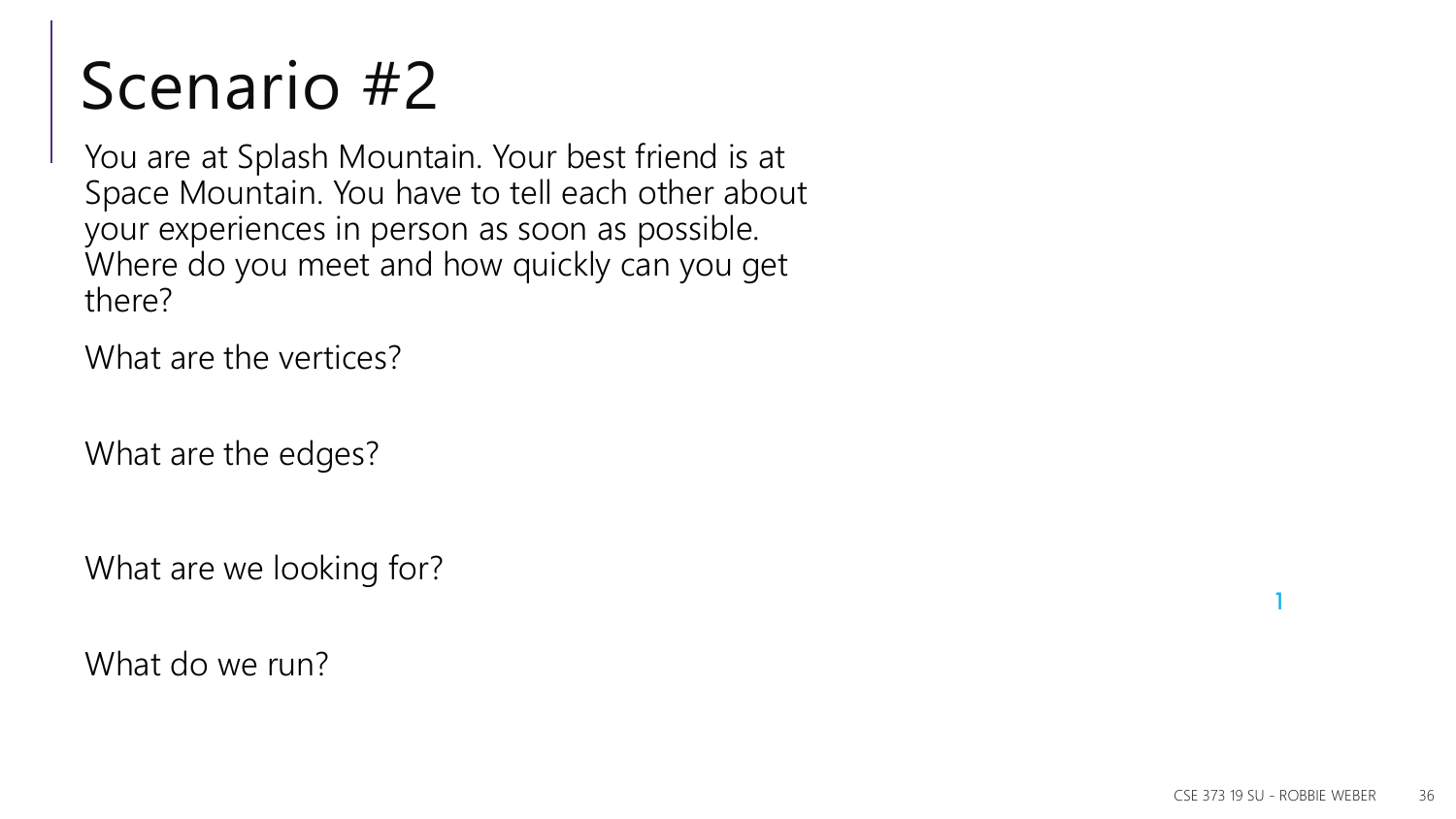You are at Splash Mountain. Your best friend is at Space Mountain. You have to tell each other about your experiences in person as soon as possible. Where do you meet and how quickly can you get there?

What are the vertices? Rides

What are the edges?

Walkways with how long it would take to walk

### What are we looking for?

- The "midpoint"

### What do we run?

- Run Dijkstra's from Splash Mountain, store distances
- Run Dijkstra's from Space Mountain, store distances
- Iterate over vertices, for each vertex remember max of two
- Iterate over vertices, find minimum of remembered numbers

1

Space Mtn

9

32

9

9

36

 $\Omega$ 

**Castle** 

1

29

 $6 \times 4$   $7$ 

4

 $10 / 12$ 

19

17

28

Dumbo

It's c small world

 $19$  / It's a \ 15

Matter-

8

6

33

horn

Star **Tours** 

 $20 \frac{37}{ }$ 

10

1

17

13

Flag

0

11

Pole

Jungle Cruise

2

8

**Thunder** 

5

Mtn

7

2

15

29

5

22

14

3

17

31

16

Indiana Jones

3

 $\boldsymbol{A}$ 

Splash Mtn

15

0

36

4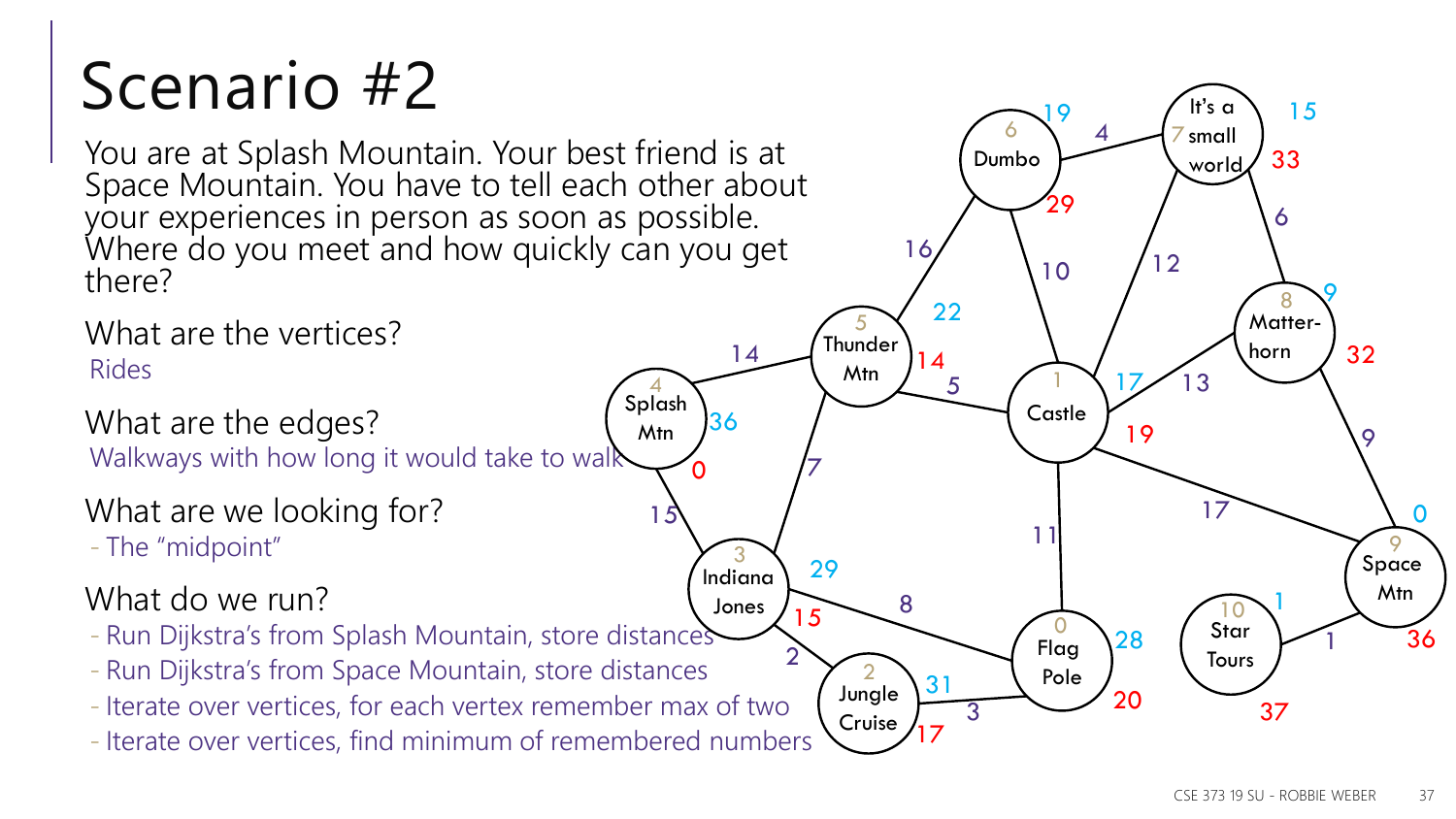You're a Disneyland employee, working the front of the Splash Mountain line. Suddenly, the crowd-control gates fall over and the line degrades into an unordered mass of people.

Sometimes you can tell who was in line before who; for other groups you aren't quite sure. You need to restore the line, while ensuring if you knew A came before B before the incident, they will still be in the right order afterward.

What are the vertices?

What are the edges?

What are we looking for?

What do we run?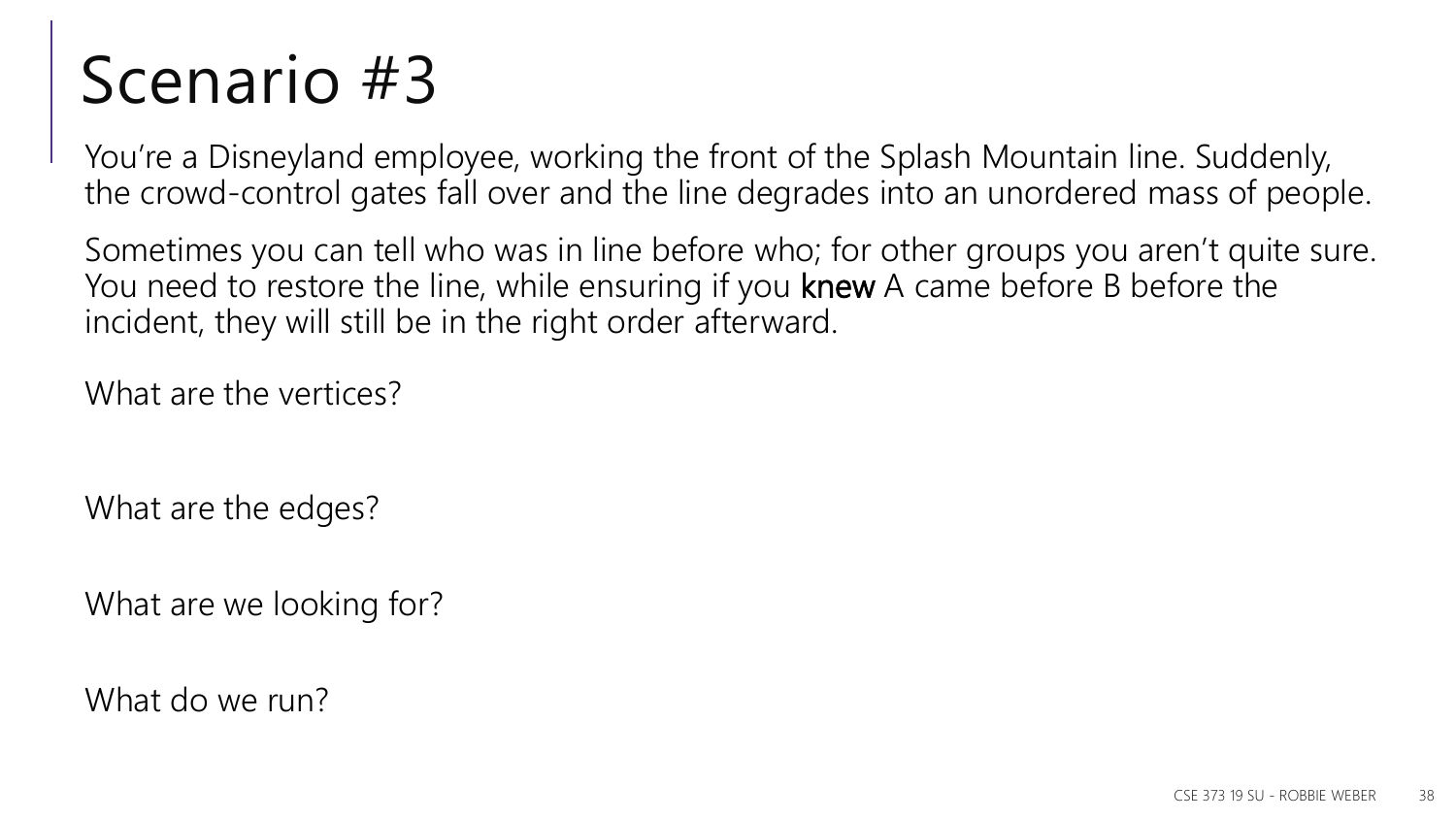You're a Disneyland employee, working the front of the Splash Mountain line. Suddenly, the crowd-control gates fall over and the line degrades into an unordered mass of people.

Sometimes you can tell who was in line before who; for other groups you aren't quite sure. You need to restore the line, while ensuring if you knew A came before B before the incident, they will still be in the right order afterward.

What are the vertices? People

What are the edges?

Edges are directed, have an edge from X to Y if you know X came before Y.

What are we looking for?

- A total ordering consistent with all the ordering we do know.

What do we run?

- Topological Sort!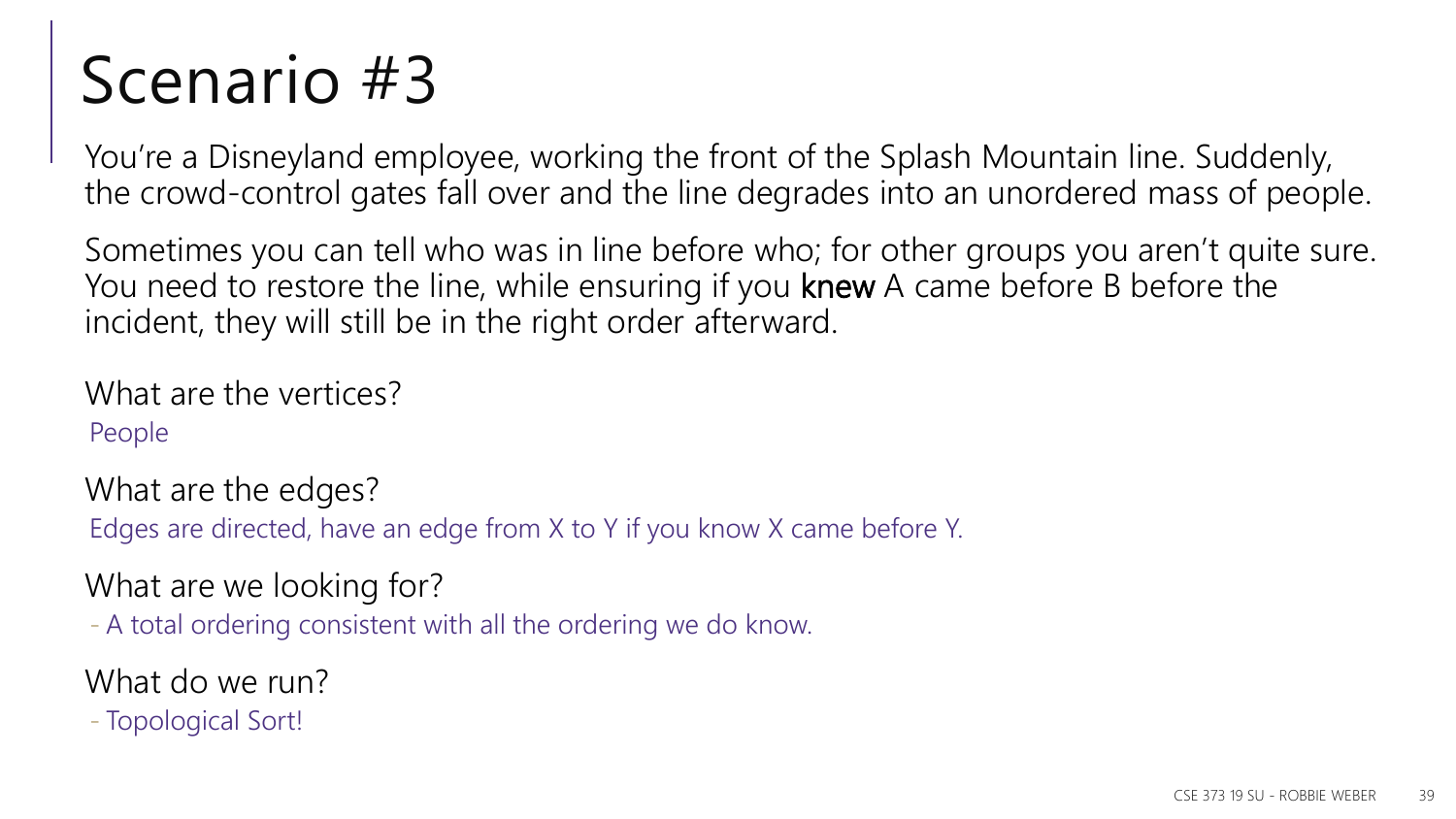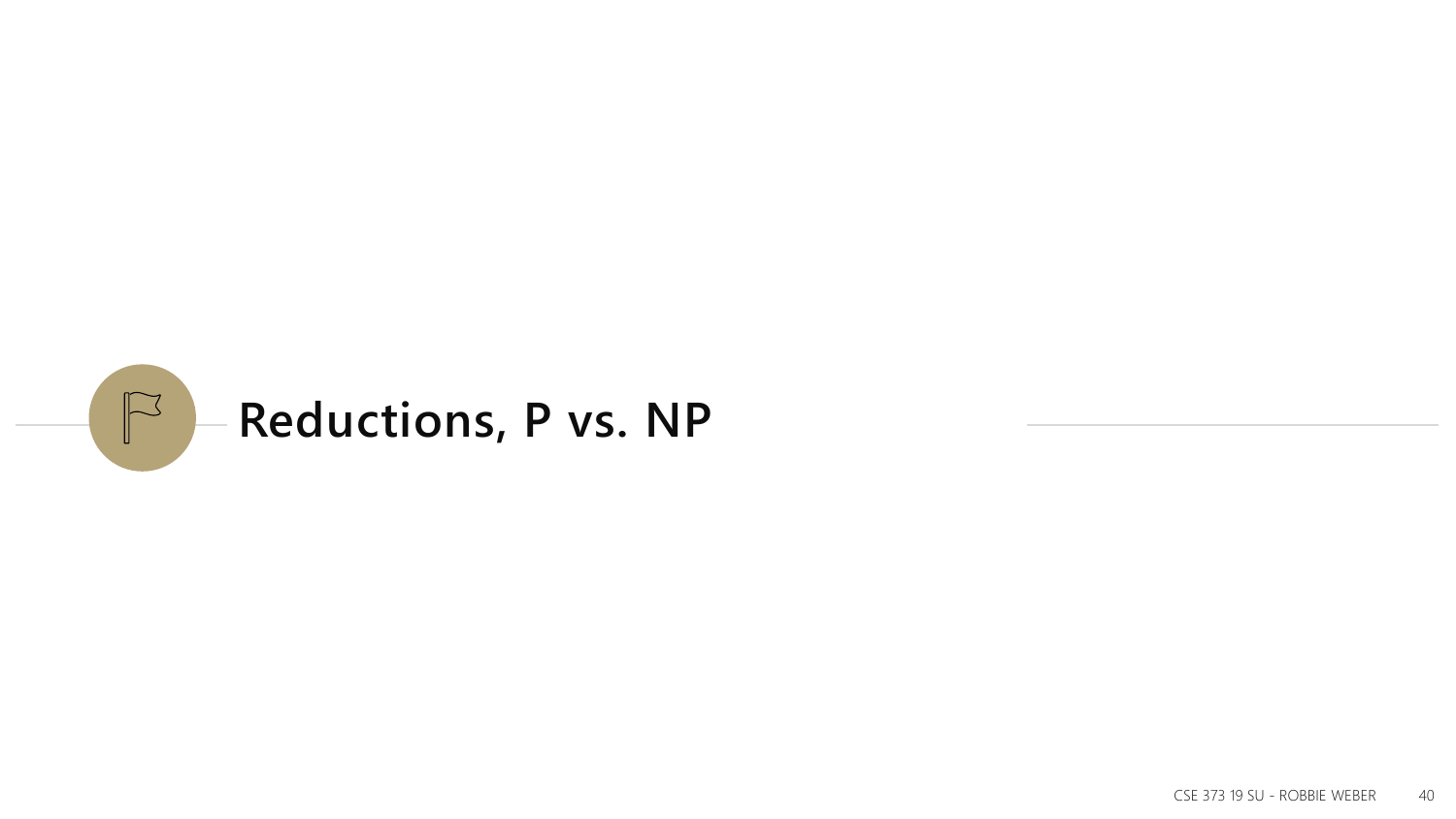### Efficient

We'll consider a problem "efficiently solvable" if it has a polynomial time algorithm.

I.e. an algorithm that runs in time  $O(n^k)$  where k is a constant.

Are these algorithms always actually efficient?

Well………no

Your  $n^{10000}$  algorithm or even your  $2^{2^{2^{2^{2}}}}$  $\cdot$   $n^3$  algorithm probably aren't going to finish anytime soon.

But these edge cases are rare, and polynomial time is good as a low bar -If we can't even find an  $n^{10000}$  algorithm, we should probably rethink our strategy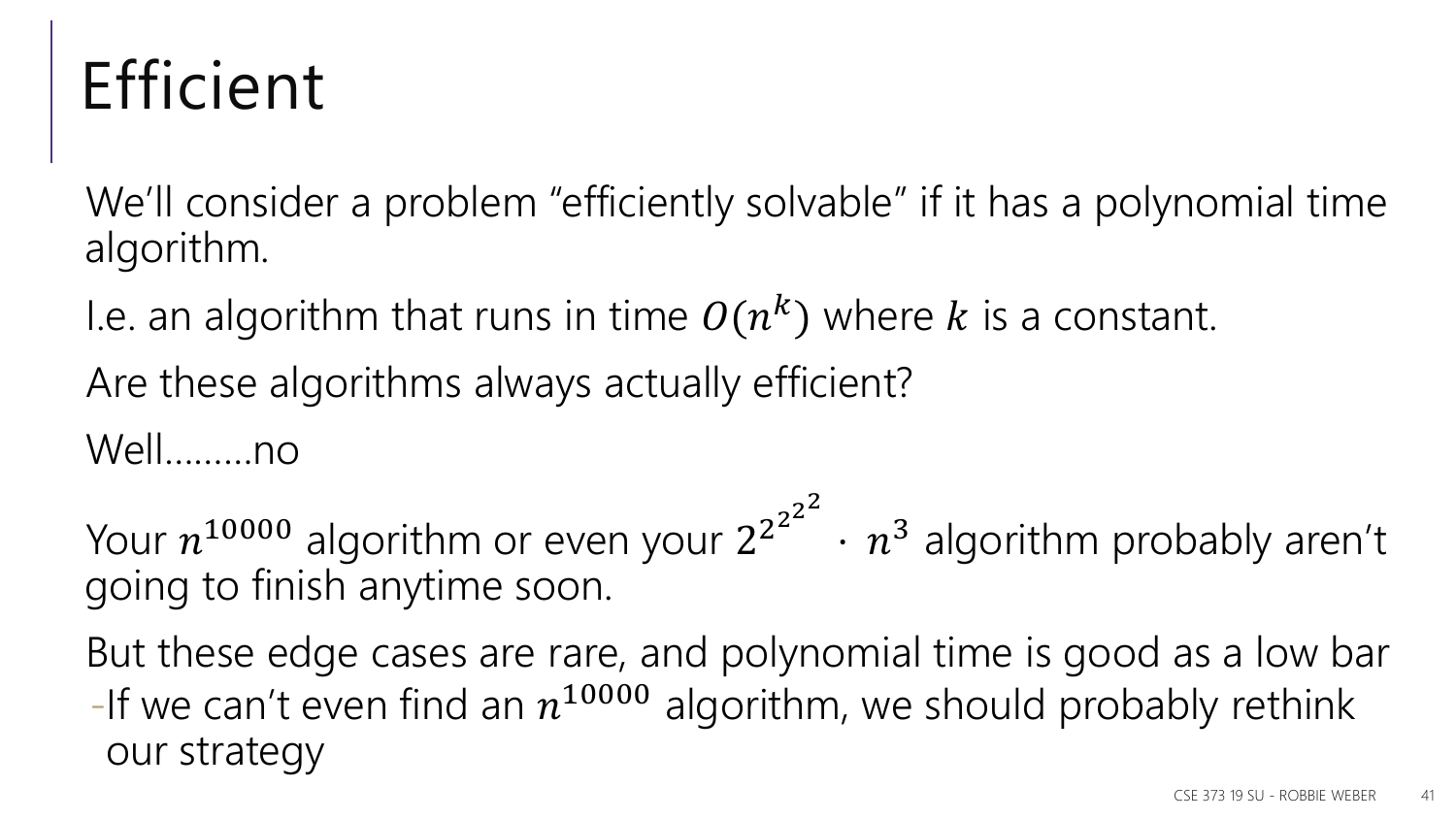### Decision Problems

Let's go back to dividing problems into solvable/not solvable. For today, we're going to talk about decision problems.

Problems that have a "yes" or "no" answer.

Why?

Theory reasons (ask me later).

But it's not too bad

-most problems can be rephrased as very similar decision problems.

E.g. instead of "find the shortest path from s to t" ask Is there a path from s to t of length at most  $k$ ?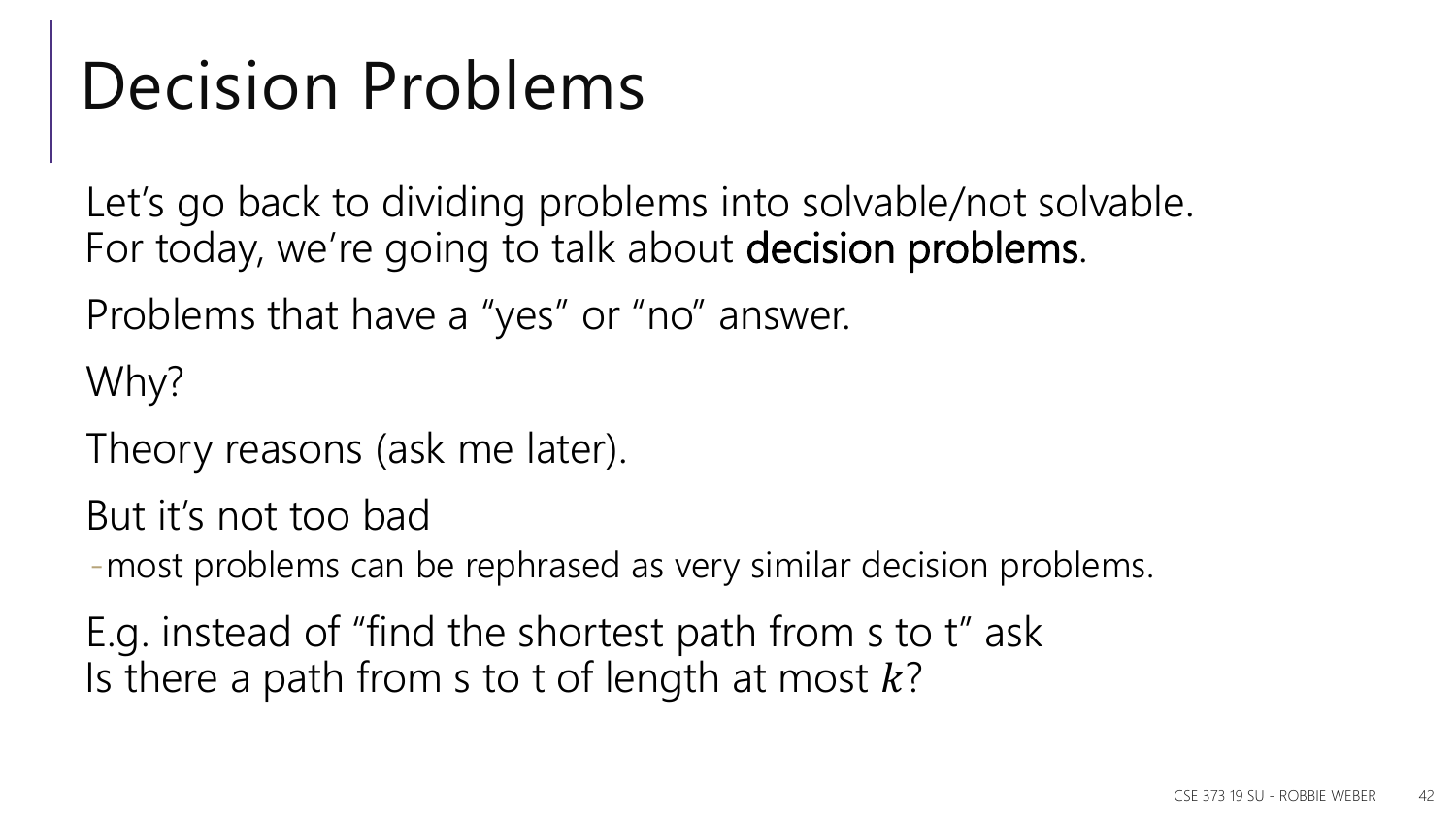### **P (stands for "Polynomial")**

The set of all decision problems that have an algorithm that runs in time  $\mathit{O}\big(n^k\big)$  for some constant  $k.$ 

The decision version of all problems we've solved in this class are in P.

P is an example of a "complexity class" A set of problems that can be solved under some limitations (e.g. with some amount of memory or in some amount of time).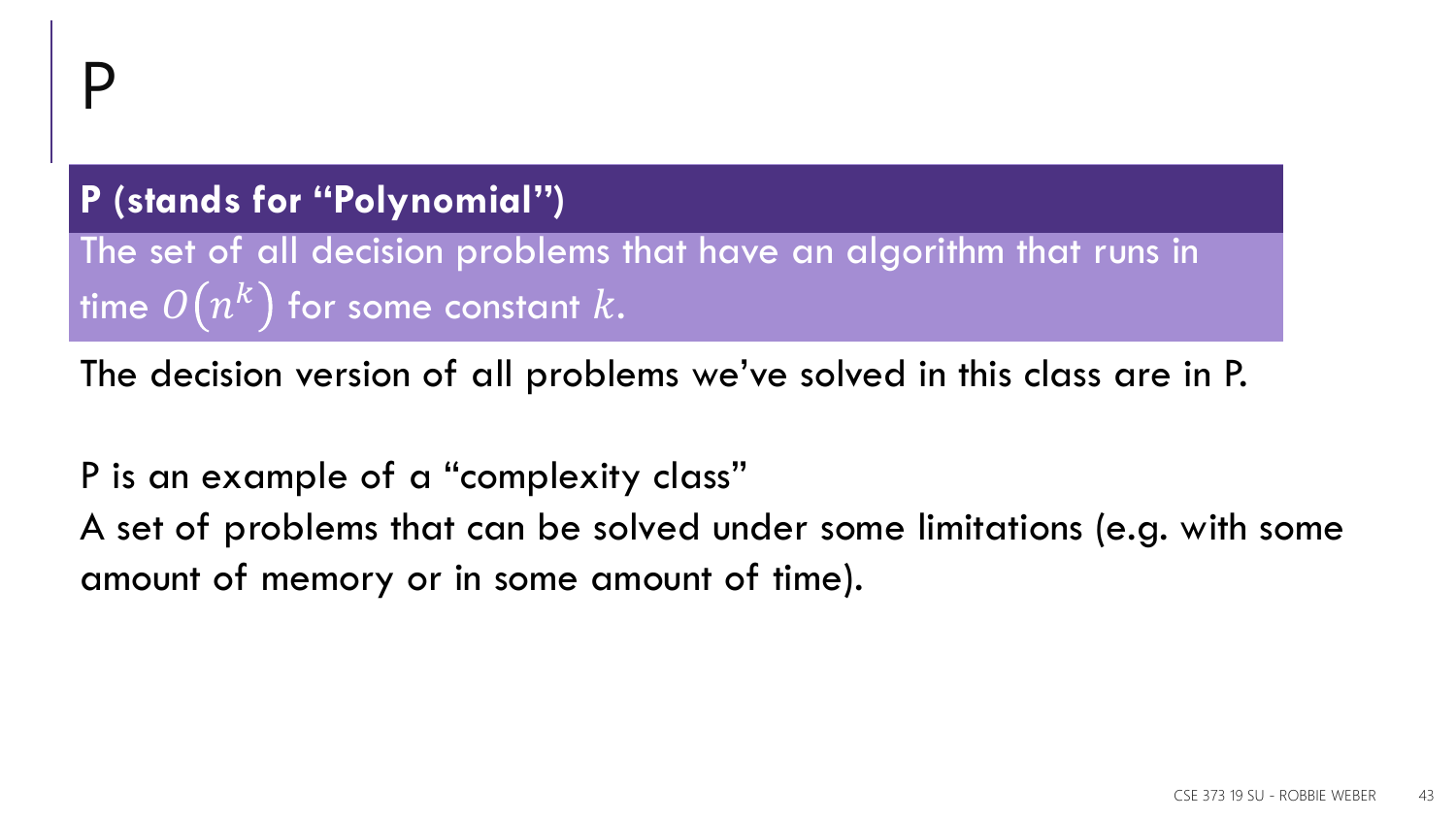### I'll know it when I see it.

Another class of problems we want to talk about.

"I'll know it when I see it" Problems.

Decision Problems such that:

If the answer is YES, you can prove the answer is yes by

-Being given a "proof" or a "certificate"

-Verifying that certificate in polynomial time.

What certificate would be convenient for short paths?

-The path itself. Easy to check the path is really in the graph and really short.